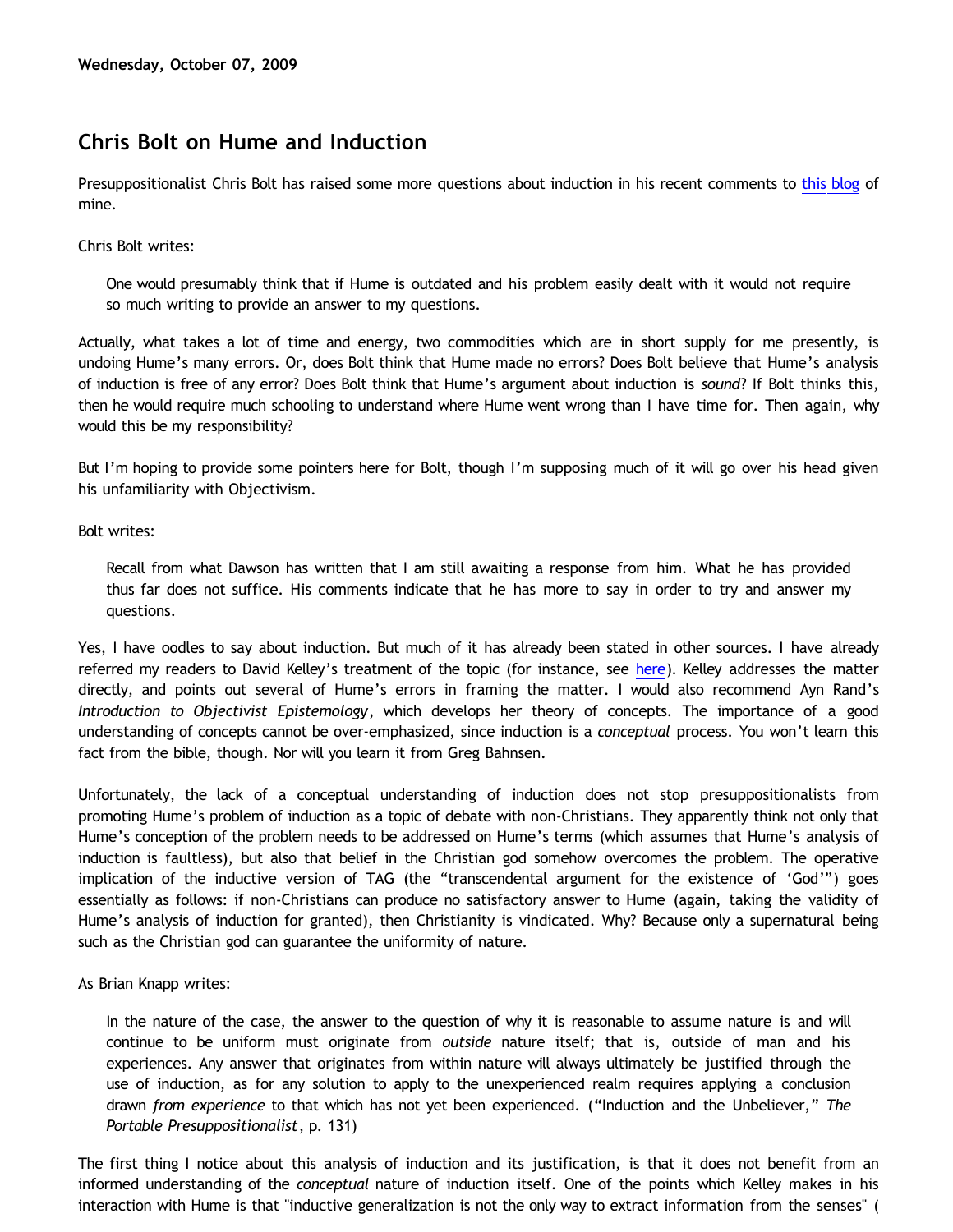[Universals and Induction](http://www.storestage.com/toc/store/comersus_viewItem.asp?idProduct=34)). In fact, inductive generalization is not even *the primary* means by which we gather information of reality through the senses. On the contrary, we form our initial concepts on the basis of immediate perceptual input. The profound implications which this process has for expanding our knowledge beyond that which we perceive in the immediate moment is completely overlooked by the type of analysis which Knapp presents in his paper. Indeed, we would not even be able to perform inductive inferences without first having formed concepts in the manner which the objective theory of concepts explicates.

My view is not only that thinkers need to make a more critical examination of Hume's conception of induction, but also that we should recognize the inductive implications which concept-formation provides even before our very first inductive inference. I don't know why this should be so controversial, unless someone is trying to hide something.

This approach seems completely foreign to the presuppositionalist mindset, as if it had never been considered. Apologist James Anderson, for instance, has written an essay titled [Secular Responses to the Problem of Induction.](http://www.proginosko.com/docs/induction.html) In this essay, Anderson reviews several of the more popular attempts to address the problem of induction, including those endorsed by Frederick Will, Max Black, Karl Popper, Hans Reichenbach, et al. Curiously, Anderson does not consider Kelley's response to Hume. Indeed, I don't think it would serve Anderson's ends very well if he had. What is common to all the attempted answers to the problem of induction which Anderson does survey, is the fact that none of them points out that Hume's analysis of induction is faulty. Additionally, none of those attempted solutions addresses induction's nature as a *conceptual* process. When I pointed out to Anderson that

I'm always surprised, when reading a paper that attempts to deal with induction, that there is no discussion of concepts, the nature of their forming, or their relationship to inductive generalization, as if these issues did not matter

Anderson's telling response was:

Well, it's not immediately obvious to me how the nature of concept formation bears either on the description of the problem of induction or on the development of cogent solutions.

I call this admission "telling" because it really tells us all we need to know. The problem here is not that Hume's analysis of induction is faultless, but that many thinkers (perhaps most?) fail to understand induction as an extension of the process of abstraction, i.e., of concept-formation. Anderson's own conclusion, based on his survey of a select sampling of attempts to solve the problem of induction, is that

it is evident that there presently exists no satisfactory solution to the problem of induction from a secular perspective. ([Secular Responses to the Problem of Induction](http://www.proginosko.com/docs/induction.html))

I find this deliciously ironic, for it is itself an example of a hasty generalization, i.e., a faulty inductive conclusion.

In short, the solution to the problem of induction involves two fundamental tasks: first, correcting the errors in Hume's understanding of induction (Hume did not understand induction as a *conceptual* process; neither do presuppositionalists); and second, recognizing how Rand's theory of concept-formation provides the working model of inductive generalization (as well as answers many of the misconceptions which attend the conventional understanding of the problem of induction, such as when Hume's analysis of inductive reasoning is taken for granted).

But in my opinion, Bolt is not anywhere near ready for any of this, as his own worldview has burdened his mind with much unnecessary baggage. For instance, he seems not to have understood one of the points which Justin Hall proffered in his own 29 Sept. comment:

A things identity in totality really does not change, for that very identity includes all the ways in which it can change, and if it changes in a way not included in our identity of it, well we expand and improve of conceptualization of its identity.

Now, I understand what Hall is trying to say here. But I don't expect Bolt to get it. Not now anyway. Bolt's own reaction to Hall's statement confirms that he does not understand how this factors into a proper understanding of induction.

But when it comes to a proper understanding of induction, where would Bolt go to find this? To the bible?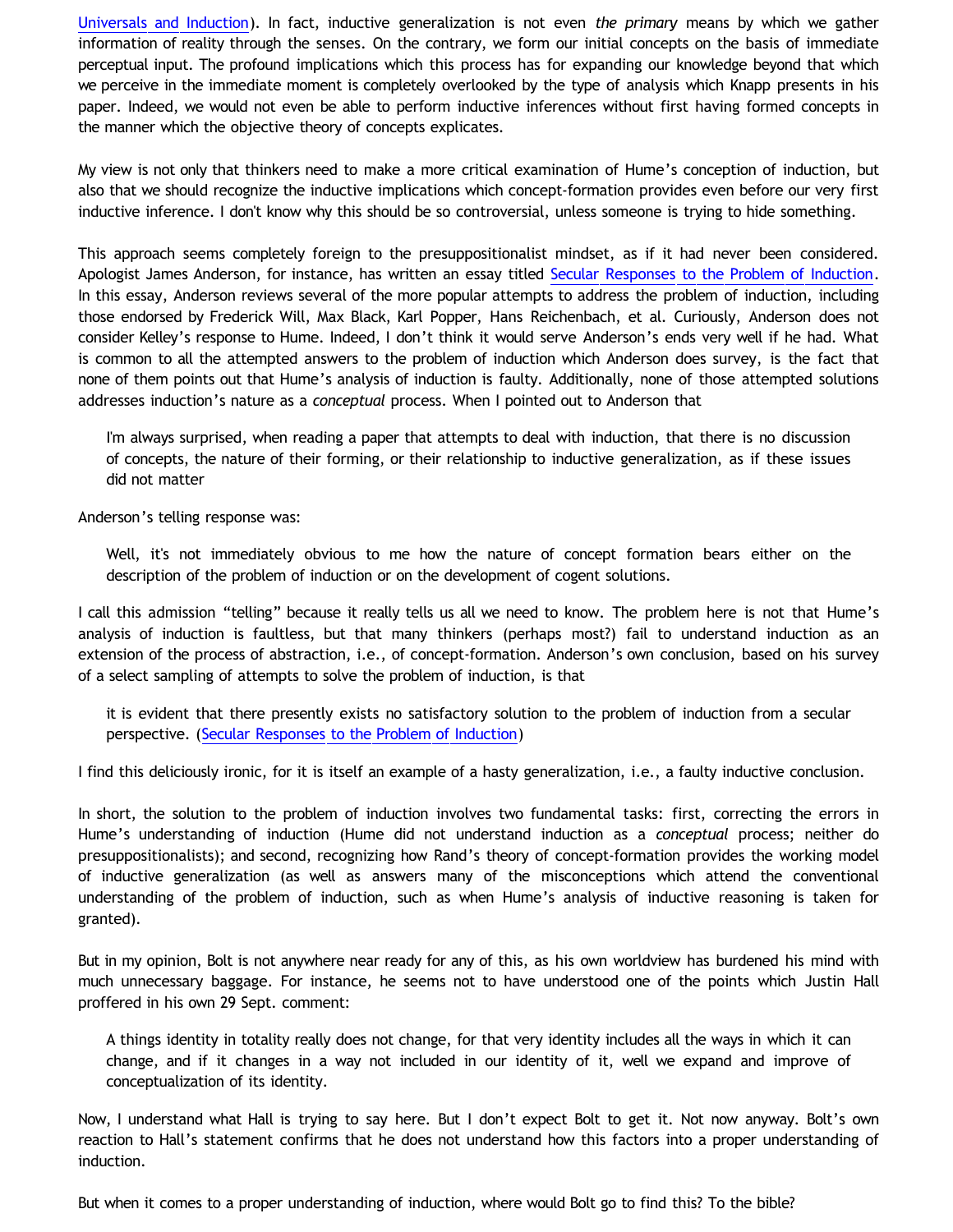Please, this is a serious matter.

It would seem that a presuppositionalist – i.e., someone who feigns to be concerned about "presuppositions" – would have more appreciation for the foundations of inductive reasoning than Bolt displays. That is why I asked him to make it clear whether or not he disputes the truth of the Objectivist axioms.

Specifically, this is what I asked Bolt in my 17 Sept. comment:

In the meantime, I wanted to ask you if you dispute the truth of the Objectivist axioms. They are the following:

1. The axiom of existence: This is the axiom which states "existence exists." It is the explicit recognition that something exists, that there is a reality.

2. The axiom of consciousness: This is the axiom which states "consciousness is conscious of something." It is the recognition that, to be conscious of the fact that things exist (the axiom of existence), one must be conscious.

3. The axiom of identity: This is the axiom which states "to exist is to be something" (as opposed to " nothing"). This is the recognition that a thing which exists is itself, that to exist is to have a nature, an identity, that  $A = A$ .

4. The primacy of existence: This is the recognition that "existence exists independent of consciousness," i.e., that the nature of an entity is what it is independent of the activity of consciousness.

If you dispute the truth of any of these axioms, it is important for your understanding that you make your contentions known before going any further. If your own understanding of the Objectivist position is not important to you, then I would ask that you make this clear.

In response to this, Bolt writes (6 Oct.):

As for the so called "Objectivist axioms"; it is necessary for Dawson to show in a much more specific manner how they are at all relevant to the discussion. So far he has been unable to do so. I find the axioms to be incoherent. It may be that I just do not know enough about them. In either case I rightfully have difficulty accepting them.

Notice that, on the one hand, Bolt says that he "find[s] the axioms to be incoherent" (though he does not say why), but on the other hand says that I am "unable" to show how they relate to the topic under consideration. This latter judgment is quite hasty. As I indicated in my 17 Sept. comment, I have been quite busy over the past few weeks. That Bolt does not practice even a little charity here suggests that pursuing the matter with him will probably be fruitless for both of us.

The reason why I asked Bolt whether or not he disputes the truth of the Objectivist axioms, was not specifically to draw out their implications for inductive reasoning per se, but to make it clear where he stands. If he denies the truth of the Objectivist axioms outright, then I want to know this before wasting any more time trying to educate him on the topic of induction. As for their relevance to induction, this should not be difficult to see. Induction is a mental process about objects of one's awareness. As such, induction presupposes the truth of the axioms; it presupposes the fact that there is a reality (the axiom of existence), that the one performing inductive inferences is in fact *aware* of objects (the axiom of consciousness), and that the objects of one's awareness have a specific nature (the axiom of identity). Induction also presupposes a *relationship* between consciousness and its objects, which is identified by the primacy of existence. If Bolt thinks that these axioms are not true, and/or fails to recognize their fundamental importance to inductive reasoning, then I would wager that he is in sore need of substantial remedial tutoring before he would be in any position to understand, let alone appreciate, the Objectivist analysis of induction and its answer to Hume. Indeed, that Bolt needs all this spelled out to him explicitly, only proves my suspicion that he is simply not ready for a crash course on the Objectivist analysis of induction, that in fact he should start with the basics, beginning with a primer in the axioms.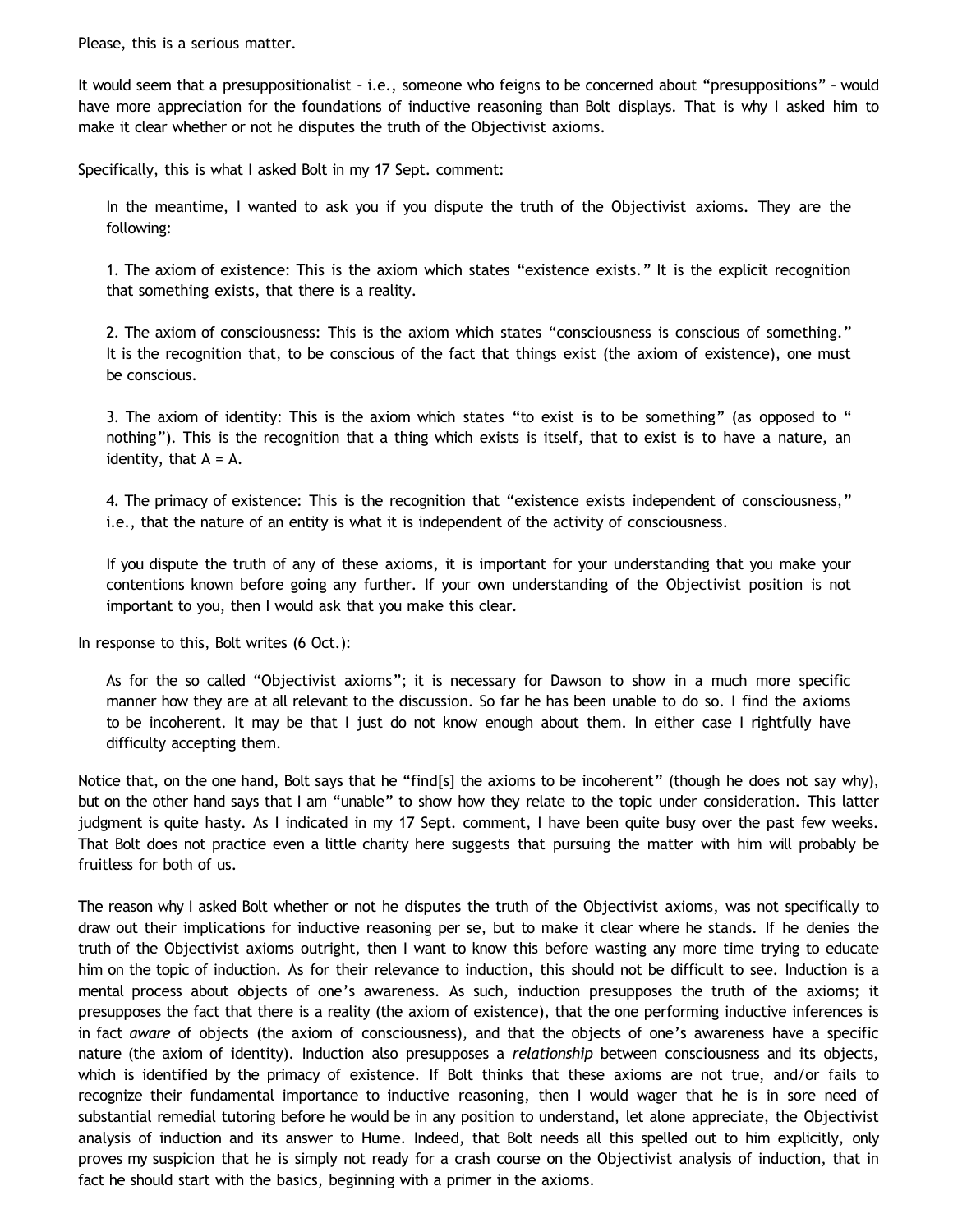In the same breath, Bolt acknowledges that he may simply not understand the axioms and their relation to induction sufficiently. If that's the case, then indeed he requires much schooling on the matter, and I do not know why this is my responsibility, especially if he insists on being unteachable on the matter. For all I know, it may be the case that he does not even recognize the fact that he assumes the truth of the Objectivist axioms every time he thinks, speaks and acts. Helping him understand this would be first-order business, long before we ever get to the conceptual mechanics of induction.

Bolt continues:

For example if "existence exists" is "something exists; there is a reality" then I do not understand why the tenet would be expressed in such vague language.

Right after I have explained what "existence exists" means (see above), Bolt announces that he thinks its language is vague. How is the explicit recognition that existence exists, that there is a reality, *vague*? Bolt tells us about himself here, and says nothing about the axiom itself. Does the concept 'existence' have meaning in Bolt's view? Either it does, or it does not. To what does the concept 'existence' refer in Bolt's view? What does he think it denotes? Does it refer to something that exists, or to something that does not exist?

The language here is not vague. The axiom 'existence exists' identifies a fundamental truth using a single concept. If the axiom used more than one concept, we would be left asking: which is more fundamental? Rand avoided this by stating her irreducible primary as a single-concept axiom. In Objectivism, the concept 'existence' is a collective noun denoting everything that exists, which has existed, and which will exist.

It is wholly important that we not miss out on the purpose which the Objectivist axioms fulfill. They explicitly identify a relationship which is fundamental to *all* knowledge, as Porter explains:

Axiomatic concepts ['existence', 'consciousness', 'identity'] are metaphysical concepts, identifying the fundamental distinction and relation between consciousness and existence, between the knower and the known, between epistemology and ontology. (*Ayn Rand's Theory of Knowledge*, p. 223)

Those who do not want these relationships explicitly identified and understood, would do well to avoid Objectivism at all costs. But why would anyone not want to identify and understand these relationships? What is it that they want to protect? What are they trying to hide? Philosophies other than Objectivism have succeeded very well in keeping the nature of the relationship between consciousness and its objects out of mind and out of sight.

It hasn't been explicitly articulated, so philosophers feel no discomfort in straddling it. (Porter, *Ayn Rand's Theory of Knowledge*, p. 199)

I wholly agree with Porter, especially when he states:

I think the primacy of existence is the most important issue in philosophy. I think it's the real axiom of Objectivism. (Ibid., p. 198)

What is Bolt's position on the primacy of existence? I asked, but he resists stating it for the record. Apparently Bolt has adopted the policy of "don't ask, don't tell." If so, why?

In mulling over the meaning of the axiom of existence, Bolt himself acknowledges its truth:

Do I believe that something exists? Yes

Was that so hard?

Then he hastens to state:

God exists, for example.

Already Bolt has derailed himself by confusing what is merely imaginary with what actually exists. Indeed, just by saying "God exists," Bolt performatively contradicts himself. He makes use of the primacy of existence while affirming a claim which denies the primacy of existence.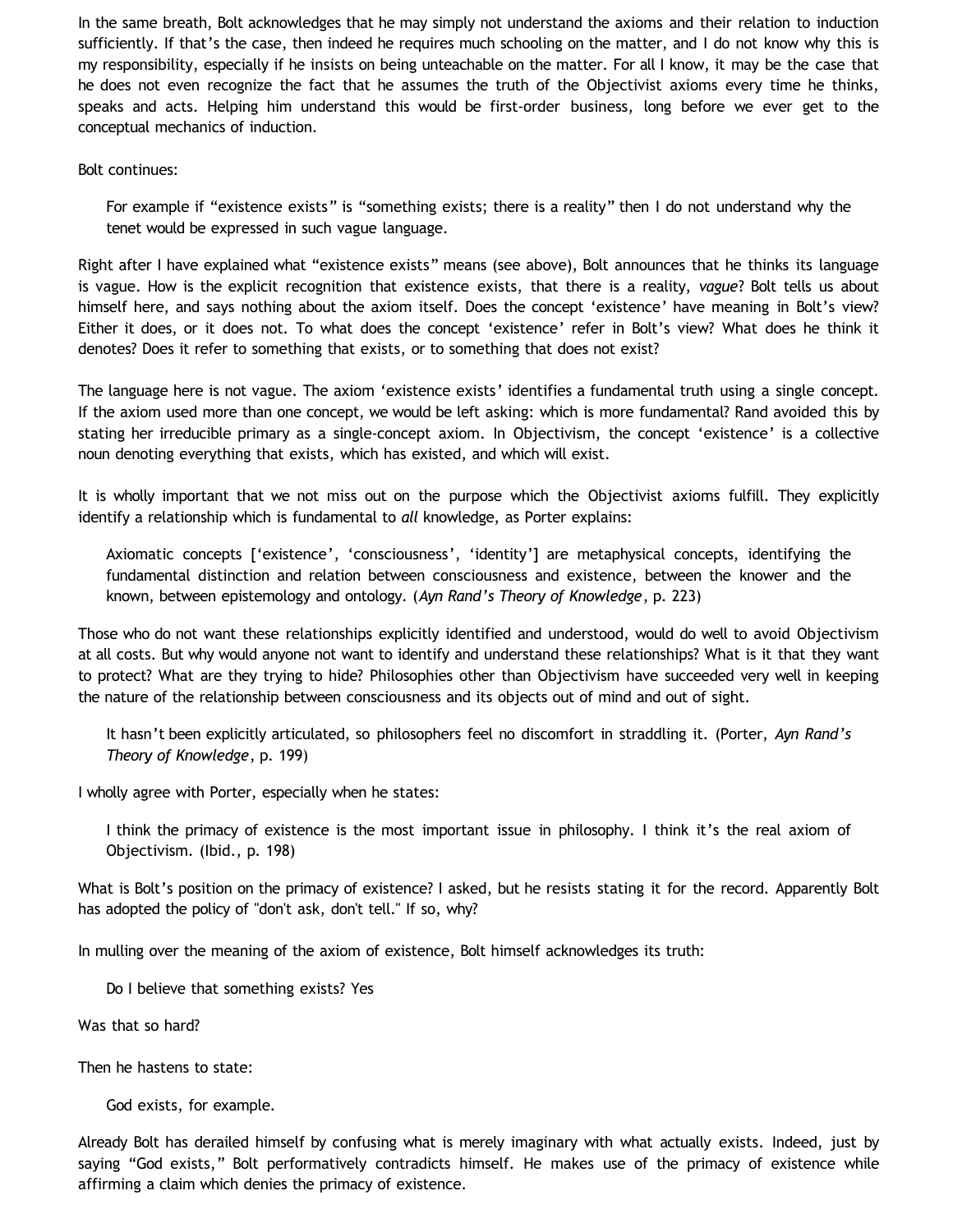Bolt continues:

Do I believe that there is a reality? I suppose that would depend upon how one defines "reality".

Conspicuously, Bolt does not tell us how he defines the concept 'reality'. In Objectivism, reality is the realm of existence. In Christianity, however, reality is a combination of that which exists with that which the believer imagines. The earth exists, for instance, but so do supernatural beings which the believer enshrines in his imagination. Should we be surprised why Bolt does not divulge his definitions? I don't think so.

Bolt goes on:

If "existence exists" is the same thing as "something exists" then "existence" must be "something", but what is it and how is it known? Such vague language being utilized in the expression of an axiom makes me wary and raises suspicion that much more may be smuggled in somewhere down the line.

If Bolt were truly concerned about illicit assumptions being "smuggled in somewhere down the line," he should see the value which Objectivism provides. As the quote from Porter above rightly indicates, keeping the proper relationship between consciousness and its objects hidden from view, is key to smuggling illicit assumptions into one's worldview. Objectivism deters this by making the proper relationship between the known and the process of knowing, by "identifying the fundamental distinction and relation between consciousness and existence, between the knower and the known, between epistemology and ontology," *explicit*. You can't hide from it once it's been made explicit at the foundation of one's worldview. Indeed, why would one want to?

Hopefully my points above will put Bolt's fears to rest.

But what about the other axioms? Bolt only kicks around on the axiom of existence. He does not indicate whether or not he disputes the truth of the axioms of consciousness, identity and the primacy of existence. Instead, he wants to discuss higher-level issues pertaining to induction. But if Bolt disputes the truth of the Objectivist axioms, it's unlikely that he'll understand (let alone accept) anything I have to say on induction, since the Objectivist theory of induction which I hold presupposes the truth of the Objectivist axioms. As Brian Knapp puts it:

The issue at hand is truly presuppositional in nature. ("Induction and the Unbeliever," *The Portable Presuppositionalist*, p. 121)

Just what are the presuppositions which Bolt holds in regard to the relationship between consciousness and its objects? Indeed, before Bolt can understand the Objectivist theory of induction, he would not only need to recognize the truth of the Objectivist axioms, but he would also need a good understanding of the Objectivist theory of concepts. But from what I can tell, Bolt is nowhere ready for this.

In my [29 Sept. comment](http://bahnsenburner.blogspot.com/2009/09/can-water-in-my-drinking-glass-turn.html) responding to Justin Hall, I wrote:

This 'makes sense' given their acceptance of the Humean conception of causation. I have discussed the problems with this conception of causation here.

In response to this, Bolt writes:

Have you actually read Hume? He offers something quite like what you are presenting here. I am afraid that the solution is not as easy as saying that causation in Objectivism is drastically different so as to avoid Hume's concerns. :) I have already addressed this attempt at a way out in my questions and plan to write more on it.

Notice that Bolt does not quote Hume to show that what he offered is "something quite like" what I have presented. He simply asserts that what Hume offers is similar to what I have presented, as if it were common knowledge. It's not. Yes, I have read Hume, many times in fact. And contrary to what Bolt says here, Hume does not offer the conception of causation which Objectivism endorses. As I have already explained, Hume's analysis of induction assumes the "event-based" model of causation, which conceives of causation as a relationship between events which happen to follow in succession. Hume writes:

All events seem entirely loose and separate. One event follows another; but we never can observe any tie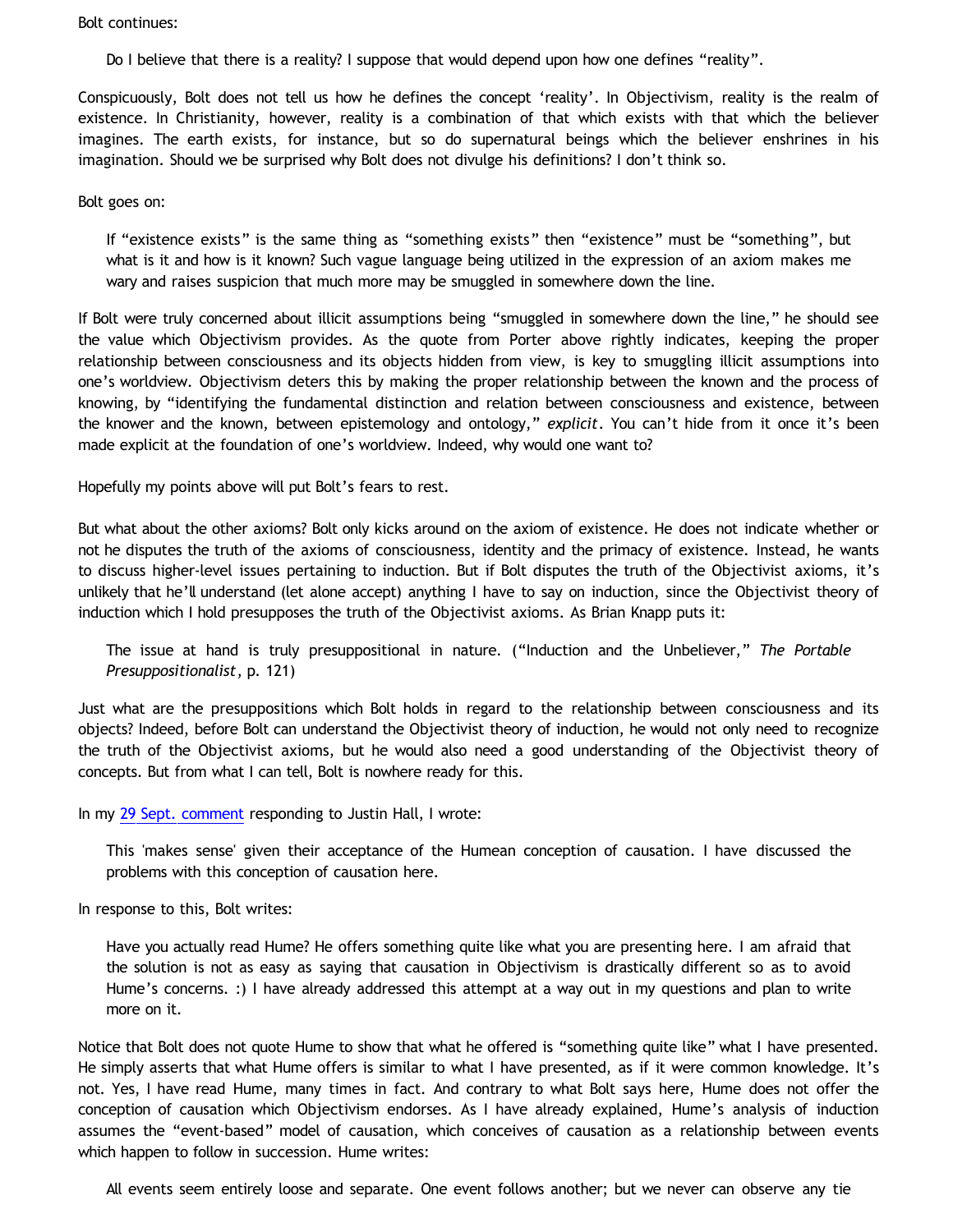between them. They seem conjoined, but never connected. ([An Enquiry Concerning Human Understanding\)](http://bartleby.com/37/3/10.html)

Interestingly, it is clear from statements Bahnsen makes in his publications that he assumed the event-based theory of causation which underwrites Hume's understanding of induction. For instance, in his book *Van Til's Apologetic: Readings & Analysis*, Bahnsen writes:

If the mind of God does not sovereignly determine the relationship of every event to every other event according to His wise plan, then the way things are in the world and what happens there are random and indeterminate. In that case, there is no intelligible basis for holding that any experience is like any other experience, there is nothing objectively common to the two of them, and there is no causal connection between any two events – and thus they are meaningless and undescribable. (P. 110n.64)

The Objectivist conception of causation is radically different from the Humean view in that it (Objectivism) views causation as a relationship between an *entity and its own actions* rather than merely a relationship between "events " (however the term may be defined). The Objectivist view of causation is essentially the application of the law of identity to action (since actions exist, they have identity), and constitutes the recognition that an entity's actions depend on its nature (hence it is a *necessary* relationship). This is axiomatic. It is also significant to a proper understanding of induction. And no, I never suggested that this is all there is to it, as Bolt seems to think. Objectivism does *not* say: "our conception of causation is different from Hume's, and that alone solves the problem of induction." The proper conception of causality is indeed very important to the matter, but it is not the *only* factor. There is also the theory of concepts. As Rand pointed out:

The process of observing the facts of reality and of integrating them into concepts is, in essence, a process of induction. (*Introduction to Objectivist Epistemology*, p. 28)

This is why, more and more, I have come to view concept-formation as providing the working model for inductive reasoning.

While presuppositionalists try to solve the problem of induction by (a) accepting Hume's analysis of induction and (b) pointing to an imaginary creator which somehow guarantees the uniformity of nature (which is stipulated in that imagination), Objectivism takes a radically different approach, including (a) correcting Hume's faulty analysis of induction and (b) understanding the conceptual nature of inductive reasoning explicitly.

Hume made numerous mistakes in his epistemology. But nowhere do I see Van Til or Bahnsen pointing this out when they deploy the inductive version of TAG. On the contrary, they seem to be counting on the potential that both apologists who wield TAG and those whom such apologists seek to engage, are simply unaware of Hume's mistakes. For instance, in his essay "Induction and the Unbeliever" (*The Portable Presuppositionalist*, pp. 118-142), presuppositionalist Brian Knapp makes no effort to point out Hume's mistakes. Indeed, doing so would be counter-productive to the intended outcome of TAG, which is essentially to elicit the response: "[Duh, I donno! Must](http://www.geocities.com/katholon/duh15.wav) [be God did it!](http://www.geocities.com/katholon/duh15.wav)"

#### I wrote:

Typically they believe that in order to use knowledge of the present to inform our projections of the future, we have to prove that nature is uniform. But this ignores several key facts, such as: (i) proof presupposes the uniformity of nature, and (ii) the uniformity of nature is essentially the consistent application of the axioms

# Bolt responds:

Ignores? I do not think it ignores these things at all.

If the challenge is that one *prove* that nature is uniform (as my comment noted), then the challenge does in fact ignore the fact that proof presupposes the uniformity of nature. The uniformity of nature is not established by proof. To require a proof is to commit the fallacy of the stolen concept. But in his essay, Knapp doesn't seem to recognize this either.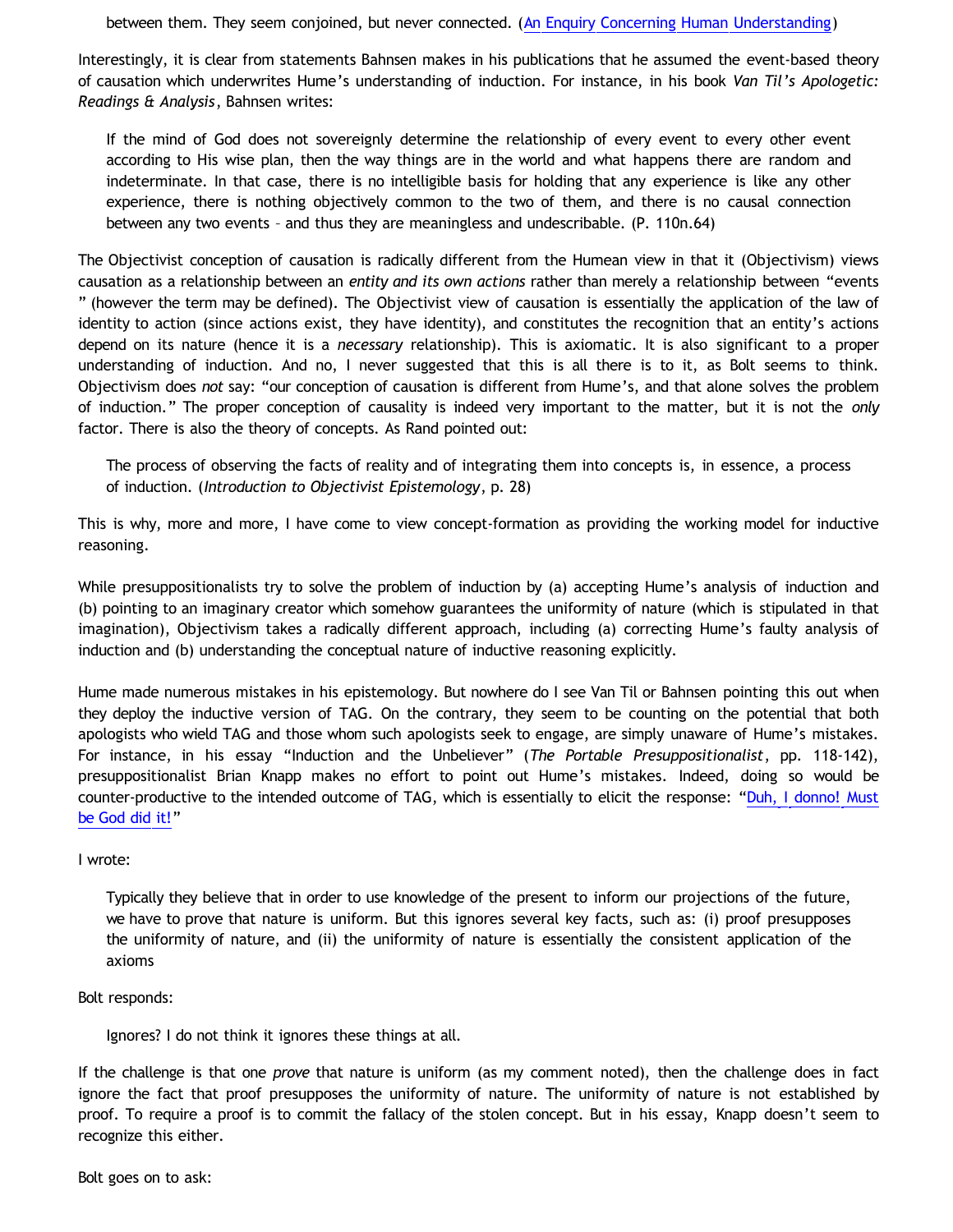What difference does it make that the uniformity of nature must be presupposed?

The difference which this makes is the difference between knowledge and fallacy. Axiomatic truths are not truths which must be established by means of proof. It is not the case that the uniformity must *merely* be presupposed – certainly not for its own sake. It is a precondition of meaning. But since this is ultimately axiomatic, that is not a problem for those who are willing to govern their cognition according to the constraints delineated by the axioms.

Bolt says:

The skeptic is essentially asking, "Why presuppose it?"

The very question "Why presuppose it?" itself presupposes it. The question would not be meaningful without it. That's all we need to point out to the skeptic. If he doesn't like it, he can pound sand. His likes and dislikes do not alter reality. Nor do they constitute a lien on man's cognition.

#### Bolt states:

It has not been shown how "consistent application of the axioms" solves the problem either, regardless of how many times Dawson repeats the "Objectivist axioms" as though they are philosophically insightful.

Nowhere did I say that the consistent application of the axioms "solves the problem [of induction]," but rather that *"the uniformity of nature is essentially the consistent application of the axioms"*. Take a look at the axiom of identity. It is the recognition that to exist is to be something, to have a nature. If something exists, it is itself. As Rand rightly put it, "Existence is Identity" (*Atlas Shrugged*). How one could deny this truth and yet affirm the uniformity of nature is beyond me. One would need (very) good reason not to integrate new units into his knowledge according to this recognition once it's been made explicit. The skeptic is cognitively impotent at this point, since any attempt he makes to validate the move to jettison this recognition will itself assume the truth of this recognition. So he can only commit the fallacy of the stolen concept in asking us to pursue with him his skeptical course.

#### I wrote:

For skeptics, 'the future' is merely a stand-in for 'the unknowable'…But for rational individuals, the concepts 'past', 'present' and 'future' are merely temporal designations.

Bolt responds:

The term future is not synonymous with the term unknowable

Of course it's not. But the skeptic's tactic is to pretend that it is, to treat it as if it were synonymous. Pointing out that it is not so synonymous effectively defuses his intended gambit.

Bolt continues:

and there is no need for a skeptic to assume that it is.

Of course he doesn't need to. But he often does nonetheless, not because he feels a *need* to do so, but because he's afraid of the consequences of not doing so. Just like presuppositionalists.

#### Bolt writes:

Of course "past", "present", and "future" are temporal designations. So what? You have not provided anything that would lead one to believe that "preconditions" must therefore be "affirmed" at these different "times".

The concepts 'past', 'present' and 'future' do all the providing themselves, since they have *meaning*. These are not first-level concepts. On the contrary, they are complex abstractions which rest on knowledge residing on the lower tiers of the knowledge hierarchy. This is why I raised the question, "the future *of what?*" The intention here is to remind us that the concept "future" does in fact have meaning, and that its meaning cannot obtain unless certain preconditions are understood to be in place. Those preconditions include, but are not limited to, the truths denoted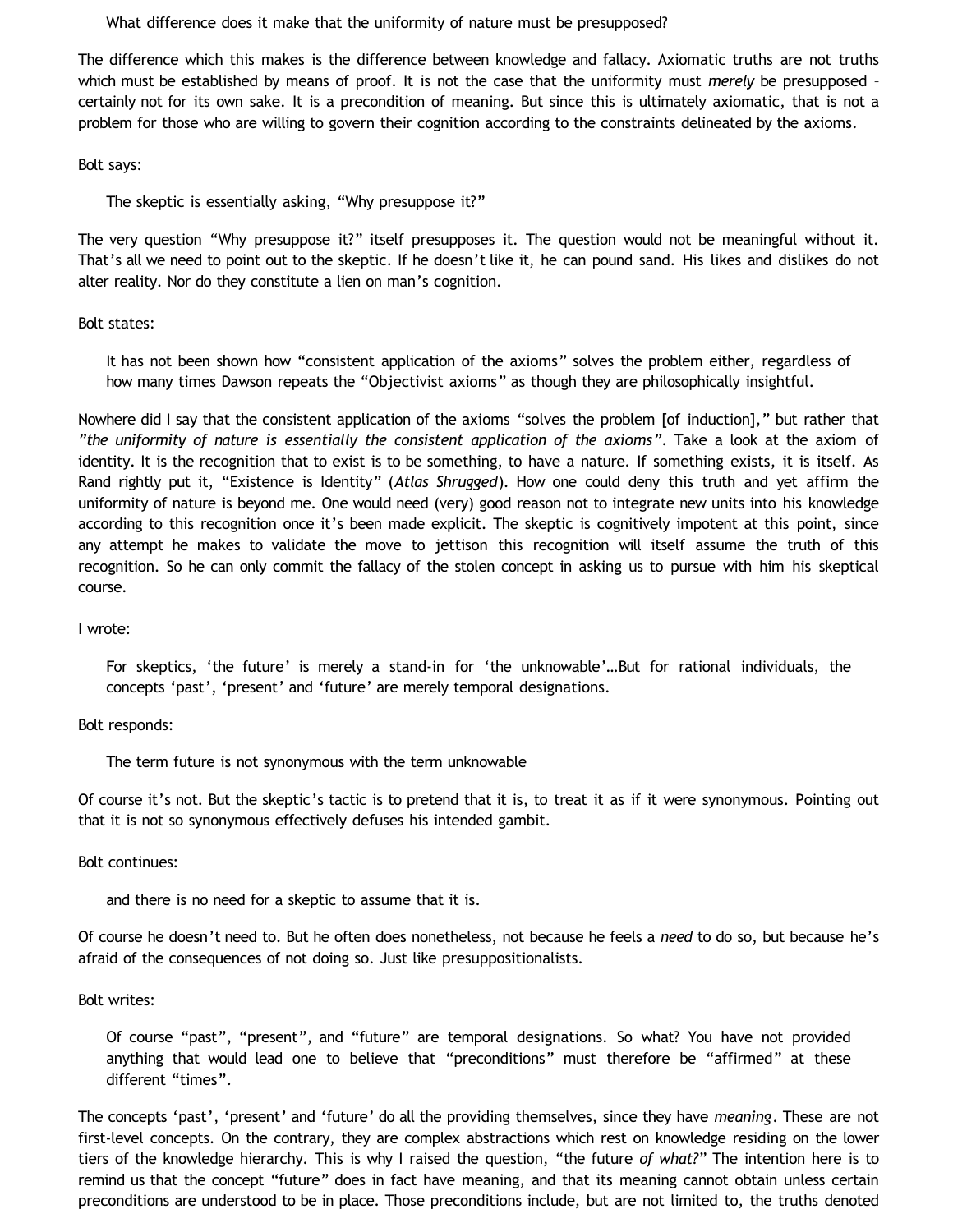by the axioms.

Another, very crucial point about temporal designations (as which Bolt agrees the concepts 'past', 'present' and ' future' qualify), a point which most treatments of induction tend to miss, is the fact that in forming concepts of entities (and keep in mind that entities are what *act*), *time* is an *omitted measurement*. Moreover, *so is location*. This is significant.

In his essay "Induction and the Unbeliever" (in *The Portable Presuppositionalist*), Brian Knapp suggests that

an appeal to past experience in drawing conclusions about the future is the very definition of inductive reasoning (p. 126)

while earlier in his paper he states:

Although induction is primarily thought of in the relation of past events to future events, it is also relevant to the way in which a given event will occur in a different location. ...induction has both spatial as well as temporal applicability. (p. 122n.5)

How one conceives of induction in the first place has great significance on what problems it may pose for human cognition and how it is justified. Where for presuppositionalists like Knapp "induction is primarily thought of in the relation of past events to future events" (notice the primacy which is put on "events" here; compare with [Anderson'](http://www.proginosko.com/docs/induction.html) [s](http://www.proginosko.com/docs/induction.html) definition of the "inductive principle" as "the principle that future unobserved instances will resemble past observed instances"), I tend to think of induction as a process of *reasoning from sample to population* (which is entity-based *and* conceptual in nature).

While Knapp is correct to say that we make inferences about future happenings as well as about happenings in different locations, what he fails to grasp *explicitly* is the fact that *time and place are omitted measurements*. This has profound implications for induction. In fact, this is what makes such inferences possible in the first place. Specifically, the fact that a concept integrating like entities into a single unit omits (i.e., de-specifies) temporal and spatial measurements, is what makes them available to our inferences about an entity's actions regardless of time and place. But the knowledge necessary for such inferences, i.e., the information which we need to inform such estimations, is already available to us in our formation of concepts of entities. Gotthelf summarizes as follows:

The integration distinctive of concept-formation begins with multiple perceptual grasps of a small number of individuals (for example, a child's noticing of some tables similar to each other and different from some nearby chairs), and moves to an *open-end* grasp of all relevantly similar individuals, past, present and future (for example, a grasp of *all* tables, past, present, and future). ([Ayn Rand on Concepts\)](http://www.bristol.ac.uk/metaphysicsofscience/naicpapers/gotthelf.pdf)

For instance, the concept 'man' includes *every* man who exists now, who has existed and who will exist, regardless of *how many* this might potentially be (after all, who's keeping count?), regardless of *when* any of them might live, and regardless of *where* they might exist. The concept 'man' includes men who are six feet tall as well as those who are four feet tall, those who are lean and muscular as well as those who are fat and slovenly, those who are young as well as those who are old, those who are clean-shaven as well as those wearing full beard, living in this century or in the sixth century BCE, in North America or New Zealand, etc. Since we ourselves are capable of forming concepts (which are open-ended in the manner described here), we are in effect able to have at least some knowledge, however abstract, of men whom we will never personally encounter in life. For instance, we can know, just by the concept which we have formed on the basis of a relatively very small sample of men, that the men living in other parts of the earth in previous centuries were, like the ones we do know, biological organisms, that they breathe air, that they have bones, skin, organs, needs, etc. We can know these things about men whose existence we hypothesize in our projections of the future. Why? Because time is an omitted measurement. Any units not possessing these attributes could not justifiably be integrated into the concept 'man'. In the case of such projections, induction uses the concepts which have been formed by an objective process (which Rand articulates in her *Introduction to Objectivist Epistemology*), and essentially employs it according to its *meaning*. Since measurement-omission is a key aspect of the abstraction process, variations within certain ranges – ranges are defined by the units which we do encounter, but which we expand on the basis of integrating new units which we encounter after originally forming the concept – are not disallowed in our inductive projections. What is disallowed, since the process of forming concepts is *objective*, is *context-dropping*. For instance, a man which is not biological, which lives by breathing sulfuric acid, which has ten legs, an exoskeleton, etc. We can *imagine* such things, but such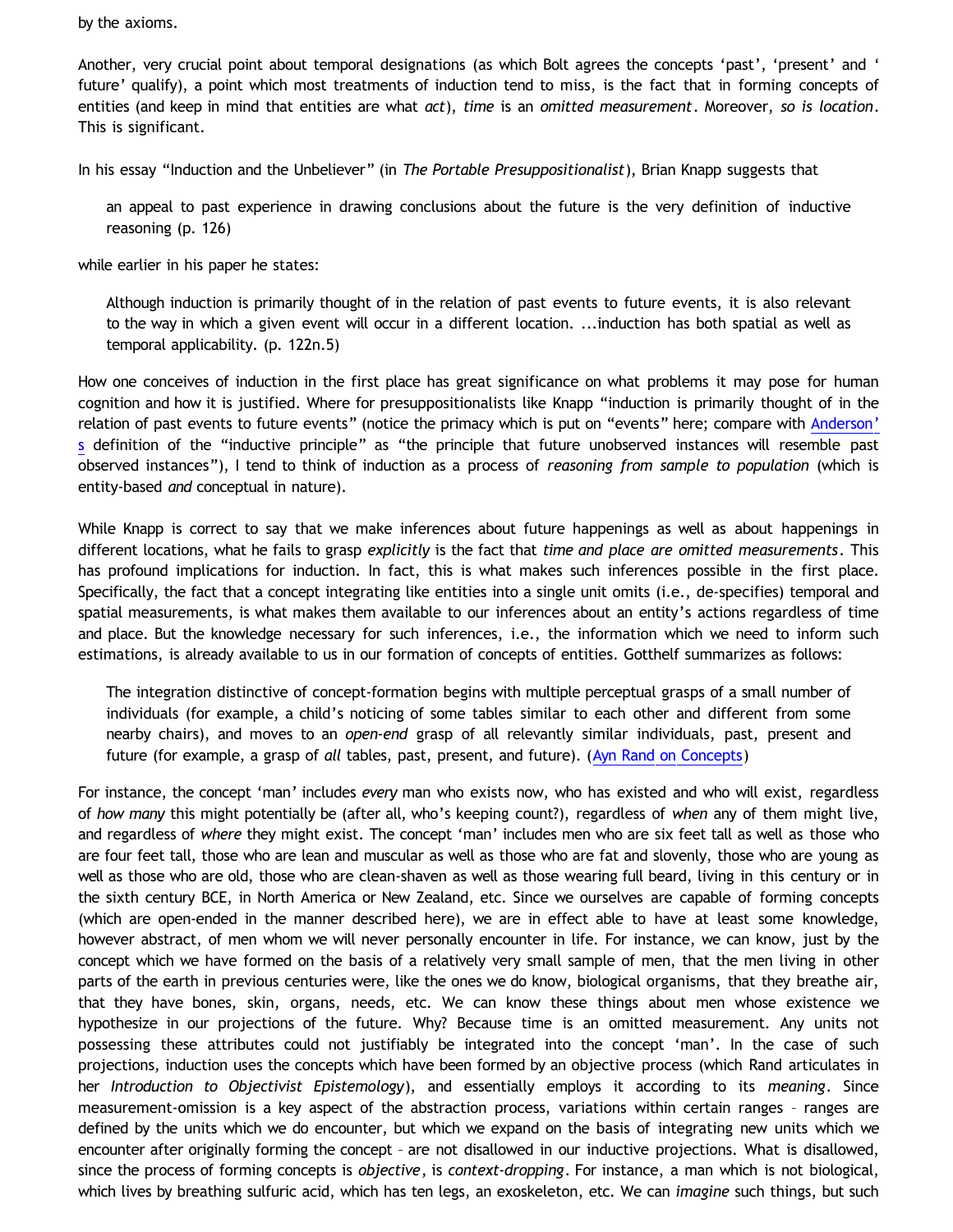imaginations drop the context of what we learn about men in reality.

So not only do temporal designations themselves presuppose certain fundamental preconditions in order for them to have any meaning (let the skeptic affirm their meaning while denying their genetic roots), the fact that time is an omitted measurement in the formation of concepts of entities eliminates the skeptical hurdles which the Humean conception of induction arbitrarily imposes on human cognition (let the skeptic affirm that the formation of concepts does not omit measurements). The skeptic's angle simply implodes on itself. Meanwhile, the concept ' future', properly understood, simply does not have the adverse significance for inductive reasoning that the skeptic assumes it has.

#### I wrote:

"The future," then, refers to a continuation of the reality which exists from the present.

Bolt protests:

No Dawson. How do you know that reality will continue from the present?

I know this by my recognition of the fact that existence exists. This is absolute context, and is undefeatable. It is power.

Bolt then asks:

How do you know that it will be the same? Are you saying that reality never changes, that specifics of reality never change, or what? Be careful lest you head down the same road as Justin! :)

Regardless of what I do and do not know, some things will change, while other things will not change. The population of Tokyo will change. The height of the tree I planted in my backyard will change. The truths denoted by the axioms will not change. Whether I know this or not is no impediment to existence. Existence exists. I merely observe, identify, wonder, and enjoy. And I enjoy it all, regardless of who disapproves.

I wrote:

[The concept 'future'] does not, therefore, refer to some alien universe whose physics constitute a reversal of those which apply in the reality which exists.

Bolt asks:

Why not?

Because its meaning has an objective basis. Let him who disputes, take up his dispute, and announce his view that concepts have no meaning. Otherwise, he would be wise to hold his tongue, and take a vow of silence. Or, he can join the Objectivists, and recognize that concepts do have meaning, and that their meaning has an objective basis. We all have this choice. What's your choice, Bolt?

I wrote:

Presuppositionalists point to Hume as if his conclusion regarding induction were sound. But they never show that it is sound. They simply assume that it is, and with this assumption they endorse all of Hume's relevant mistakes.

Bolt responded:

You can hand waive all day but it will not make the arguments and questions go away. [sic]

This statement very strongly suggests that Bolt does in fact think Hume's conclusion about induction is soundly established. It is hard to make sense of his statement otherwise.

At any rate, observing that an argument is faulty, is all one needs to do to "make it go away." If an argument is unsound, why should anyone need to pay it any mind? Unfortunately, Bolt has not shown that Hume's argument is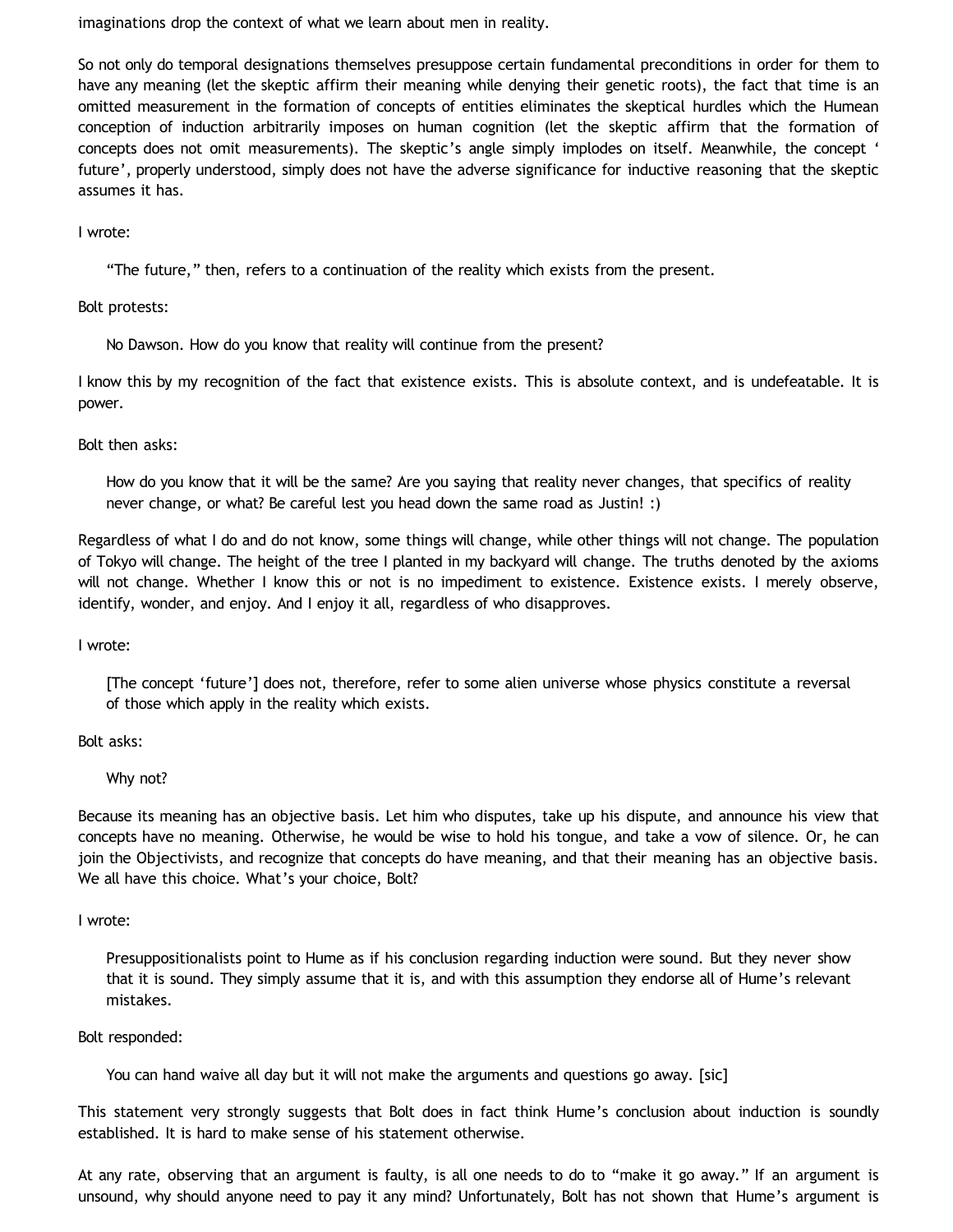error-free. He can wave his hand all day, but that will not make the errors which an argument commits go away.

by Dawson Bethrick

Labels: [Induction](http://bahnsenburner.blogspot.com/search/label/Induction)

*posted by Bahnsen Burner at [12:00 PM](http://bahnsenburner.blogspot.com/2009/10/chris-bolt-on-hume-and-induction.html)*

# **31 Comments:**

# [C.L. Bolt](http://www.blogger.com/profile/15797112064238146744) said...

Apparently there are some "problems" with me stating that God exists:

"Already Bolt has derailed himself by confusing what is merely imaginary with what actually exists."

The assertion that God is merely imaginary requires proof that was not offered with the assertion. This is begging the question with respect to the truth of the Christian worldview.

"Indeed, just by saying 'God exists,' Bolt performatively contradicts himself. He makes use of the primacy of existence while affirming a claim which denies the primacy of existence."

This is begging the question with respect to the truth of the Objectivist worldview. It takes the "primacy of existence" and attempts to apply it to a foreign worldview. Perhaps more importantly, there is no explanation here of how affirming that God exists denies the primacy of existence.

"The axiom of existence: This is the axiom which states 'existence exists'…In Objectivism, the concept 'existence' is a collective noun denoting everything that exists, which has existed, and which will exist."

Ergo, everything that exists, has existed, and will exist exists.

It turns out that the oft repeated "axiom" is a tautology which is not at all the exclusive property of Objectivism.

# [October 08, 2009 9:32 AM](http://bahnsenburner.blogspot.com/2009/10/5490920608213960555)

# [C.L. Bolt](http://www.blogger.com/profile/15797112064238146744) said...

"As I indicated in my 17 Sept. comment, I have been quite busy over the past few weeks. That Bolt does not practice even a little charity here suggests that pursuing the matter with him will probably be fruitless for both of us."

My comment pertaining to your inability to show how the axioms specifically relate to the topic refers to what you wrote prior to your absence. It has nothing to do with the period of silence during your absence which I am completely fine with and understand. During that time I did not post at all concerning anything you have written either here or elsewhere and due to this it was implied upon your return that I was apparently not going to continue the discussion.

Showing that Hume is wrong is your responsibility if you are attempting to offer the claim as part of your response to the concern over induction. While I appreciate references to books which lead to further learning about a topic such references do not constitute valid response in the context of even informal debate concerning that topic.

"Well, it's not immediately obvious to me how the nature of concept formation bears either on the description of the problem of induction or on the development of cogent solutions." – Anderson

I can certainly relate to Anderson as you do not make this connection explicit. You yourself do not even appear to " understand" it: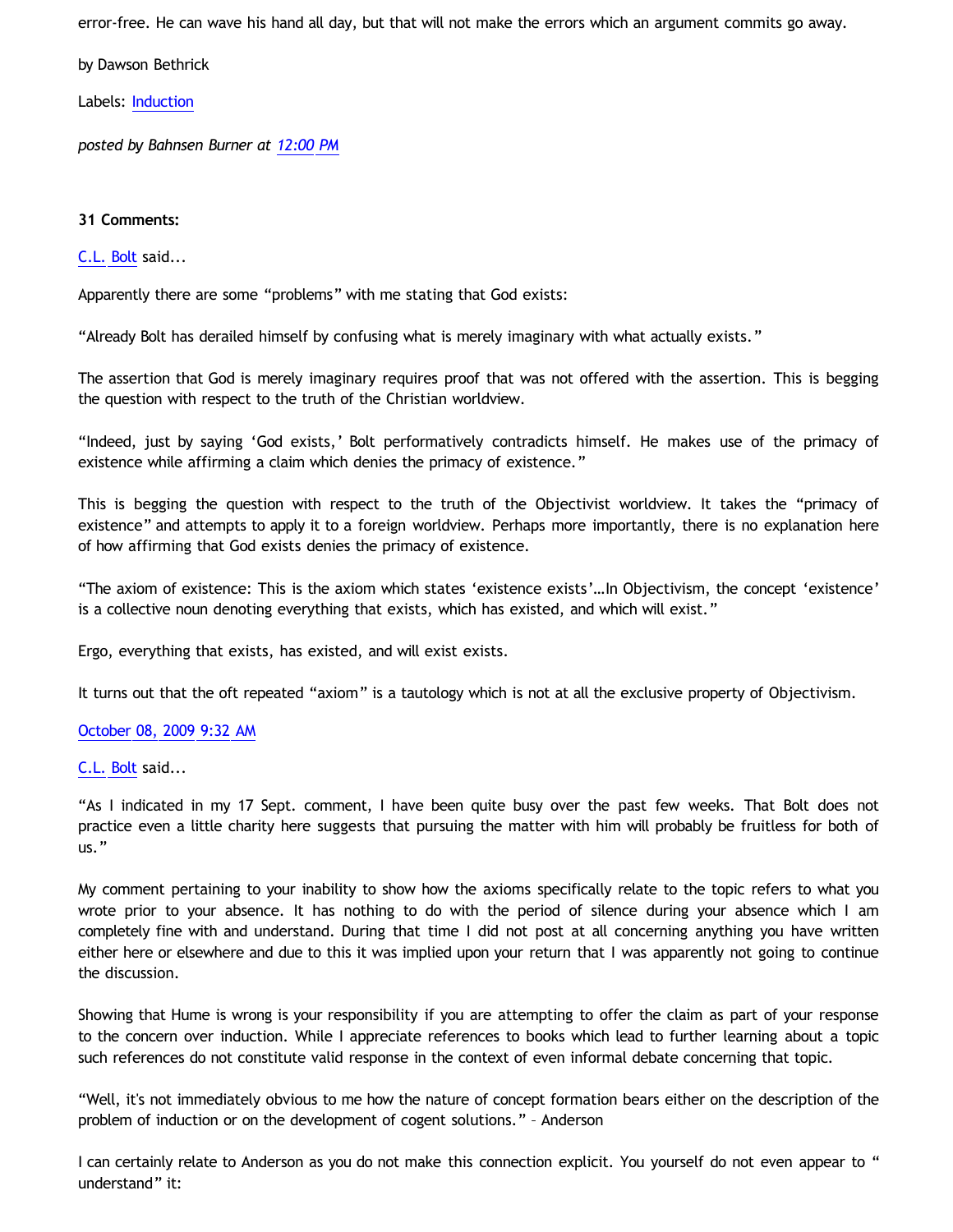"…inductive generalization is not the only way to extract information from the senses" (Universals and Induction)." - Kelley

"In fact, inductive generalization is not even the primary means by which we gather information of reality through the senses." – Bethrick

vs

"The process of observing the facts of reality and of integrating them into concepts is, in essence, a process of induction. (Introduction to Objectivist Epistemology, p. 28)" - Rand

[October 08, 2009 9:33 AM](http://bahnsenburner.blogspot.com/2009/10/5121675119558197687)

[C.L. Bolt](http://www.blogger.com/profile/15797112064238146744) said...

"Notice that Bolt does not quote Hume to show that what he offered is 'something quite like' what I have presented."

Yes, I did.

"In vain do you pretend to have learnt the nature of bodies from your past experience. Their secret nature, and consequently all their effects and influence, may change without any change in their sensible qualities. This happens sometimes, and with regard to some objects. Why may it not happen always, and with regard to all objects? What logic, what process of argument, secures you against this supposition?" – David Hume

"The Objectivist view of causation is essentially the application of the law of identity to action (since actions exist, they have identity), and constitutes the recognition that an entity's actions depend on its nature (hence it is a necessary relationship)."

That you still do not see the problems with this is alarming. Trying to apply identity to the problem leads to the conclusion that there is no change. Your assertion that there is a necessary relationship between entities and their actions begs the question. There are a plethora of questions I have posed regarding this that you have refused to answer. You choose rather to reassert what you have already stated prior to the challenges set forth in the questions.

The supposedly "crucial" points about time and location are really not so crucial as you imagine them to be. I have already asked questions that go to the heart of your argument there. In lieu of answers to those questions you simply explained in greater detail the same view again.

"The very question 'Why presuppose it?' itself presupposes it. The question would not be meaningful without it. That's all we need to point out to the skeptic."

Now this is rather funny. The skeptic already sees that the question would not be meaningful without it. So what? That is an argument from consequences. The skeptic can concede that the question is meaningless and induction is irrational. That is skepticism! You, as a dogmatist, must answer the question.

# [October 08, 2009 9:34 AM](http://bahnsenburner.blogspot.com/2009/10/5759182689669130501)

# [C.L. Bolt](http://www.blogger.com/profile/15797112064238146744) said...

"…many thinkers (perhaps most?) fail to understand induction as an extension of the process of abstraction, i.e., of concept-formation…"

"… I'm supposing much of it will go over his head…"

"… Bolt is not anywhere near ready for any of this, as his own worldview has burdened his mind with much unnecessary baggage."

"Indeed, that Bolt needs all this spelled out to him explicitly, only proves my suspicion that he is simply not ready for a crash course on the Objectivist analysis of induction, that in fact he should start with the basics, beginning with a primer in the axioms."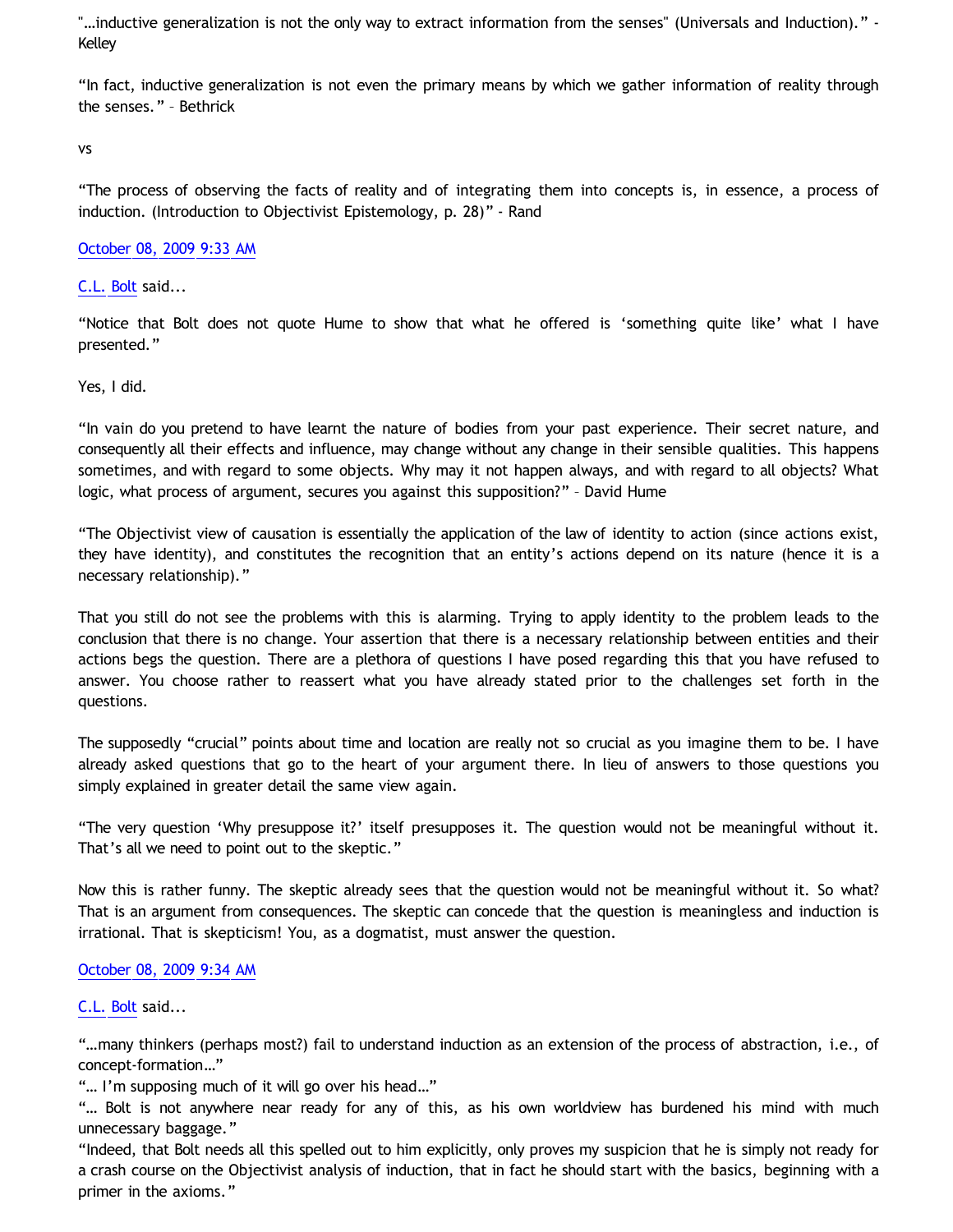"…indeed he requires much schooling on the matter, and I do not know why this is my responsibility…"

"Helping him understand this would be first-order business, long before we ever get to the conceptual mechanics of induction."

"…if Bolt disputes the truth of the Objectivist axioms, it's unlikely that he'll understand (let alone accept) anything I have to say on induction…"

"Bolt is nowhere ready for this."

"…he seems not to have understood one of the points which Justin Hall proffered…"

"Now, I understand what Hall is trying to say here. But I don't expect Bolt to get it."

"Bolt's own reaction to Hall's statement confirms that he does not understand how this factors into a proper understanding of induction."

I "understand" Justin Hall's statement just fine by the way, and have pointed out that it is blatantly contradictory.

You have consistently failed to answer my questions though you have written a substantial amount in your responses to me. I accept your concession that you are unable to provide an explanation of your worldview such that I might understand it and have the Problem of Induction resolved. Thanks for the discussion.

# [October 08, 2009 9:35 AM](http://bahnsenburner.blogspot.com/2009/10/8469649681938021619)

[Bahnsen Burner](http://www.blogger.com/profile/11030029491768748360) said...

Bolt: "The assertion that God is merely imaginary requires proof that was not offered with the assertion."

I've written much on the imaginary nature of theism on my blog. I see no need to repeat myself. Where have you interacted with it? Nowhere that I can see.

Bolt: "This is begging the question with respect to the truth of the Christian worldview."

The very notion of "the truth of the Christian worldview" itself begs the question, Chris. How can you not see that you're begging the question here?

I wrote: "Indeed, just by saying 'God exists,' Bolt performatively contradicts himself. He makes use of the primacy of existence while affirming a claim which denies the primacy of existence."

Bolt responded: "This is begging the question with respect to the truth of the Objectivist worldview."

Not at all. I'm simply being consistent with the Objectivist worldview. See Bahnsen, *Van Til's Apologetic: Readings & Analysis*, p. 170n.42. Meanwhile, it is important to note that the only alternative to Objectivism, is some sort of *subjectivism*.

Bolt: "It takes the 'primacy of existence' and attempts to apply it to a foreign worldview."

The primacy of existence identifies the proper relationship between consciousness and its objects. The fact that there is a relationship between consciousness and its objects is inescapable. The notion of a "foreign worldview" is insufficient to justify avoiding the issue of metaphysical primacy. Your book *The Portable Presuppositionalist* provides a number of definitions of the concept 'worldview' on pages 320-322. All of them presuppose the consciousness of the one holding a worldview, and in so doing they imply a relationship between consciousness and its objects.

Bolt: "Perhaps more importantly, there is no explanation here of how affirming that God exists denies the primacy of existence."

This is a fact which I have already established elsewhere. For instance, see here:

#### [The Inherent Subjectivism of Theism](http://bahnsenburner.blogspot.com/2008/12/inherent-subjectivism-of-god-belief.html)

If you think that the notion of a god is compatible with the primacy of existence, by all means, please lay out your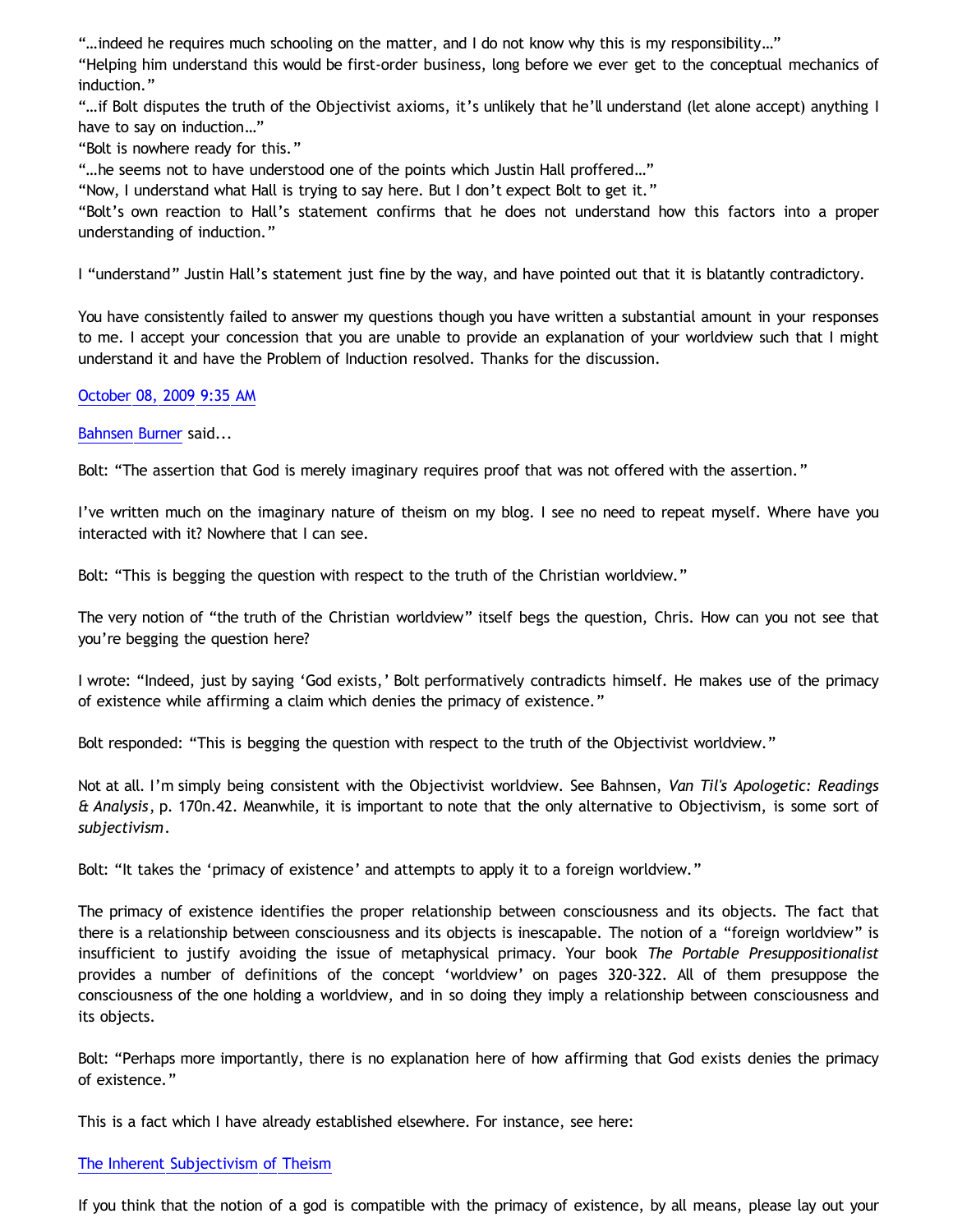case.

I wrote: "The axiom of existence: This is the axiom which states 'existence exists'…In Objectivism, the concept ' existence' is a collective noun denoting everything that exists, which has existed, and which will exist."

Bolt: "Ergo, everything that exists, has existed, and will exist exists."

The axiom of existence does not argue for this conclusion. Nor does it necessarily imply it. Whenever you use the concept 'man', you are not implying that every unit which it subsumes presently exists. You use modifiers - such as " *this* man" or "the man *standing over there*" to narrow your reference specifically. Axiomatic concepts identify basic truths. At this level, such modifiers are not yet available; they are higher-level concepts. This is simply in keeping with the hierarchical structure of concepts. But if one has little understanding of the nature of concepts, such errors as the one you make here are not unexpected. This is why it takes so much to undo errors like those which Hume makes.

Bolt: "It turns out that the oft repeated "axiom" is a tautology which is not at all the exclusive property of Objectivism."

The axiom of existence is a tautology. No Objectivist would deny this. And no Objectivist would deny the fact that everyone presupposes its truth. It's not a matter of "exclusive property," but a matter of explicit identification and consistency. Where does Christianity explicitly identify the axioms which Objectivism identifies? Blank out.

Regards, Dawson

# [October 08, 2009 11:35 AM](http://bahnsenburner.blogspot.com/2009/10/3343248406932472253)

# [Bahnsen Burner](http://www.blogger.com/profile/11030029491768748360) said...

Bolt: "Showing that Hume is wrong is your responsibility if you are attempting to offer the claim as part of your response to the concern over induction."

I've already point out Hume's mistakes on the concept of causation. Hume sees causation as a relationship between "events" rather than a relationship between an entity and its own actions. If entities exist and act, then this is the relationship which requires our attention in developing an *objective* concept of causation. Hume's concept of causation was not objective. Indeed, Hume did not think that concepts could be objective (another error of his). His epistemology assumes that concepts are put together *arbitrarily* rather than *objectively*. Do you agree with Hume here? He thought we started with sensations, when in fact we begin with perceptions. Do you agree with Hume here? Hume believed that perceptions were assembled volitionally, when in fact they are physiological and pre-volitional. Do you agree with Hume here?

On the contrary, Chris, if you think Hume's argument is sound, you need to argue for this view. As for pointing out Hume's errors, I have already directed you to Kelley's interaction with Hume, in which Kelley points out several key errors of the "Scottish master." One error is enough to call his position into question. Kelley cites several errors. Meanwhile, where is your argument that Hume's analysis of induction is faultless? I've not seen it.

Bolt quoted Kelley: "…inductive generalization is not the only way to extract information from the senses" (Universals and Induction)."

Then he quoted me: "In fact, inductive generalization is not even the primary means by which we gather information of reality through the senses."

Then he quoted Rand: "The process of observing the facts of reality and of integrating them into concepts is, in essence, a process of induction. (Introduction to Objectivist Epistemology, p. 28)"

Bolt supposedly thinks there's a conflict between the first two quotes (Kelley's and mine) and Rand's. Bolt ignores the fact that we *perceive* and make identifications directly on what we perceive, even before we form any concepts. If you've ever raised a child, you should be able to recognize this fact. A child can observe and identify specific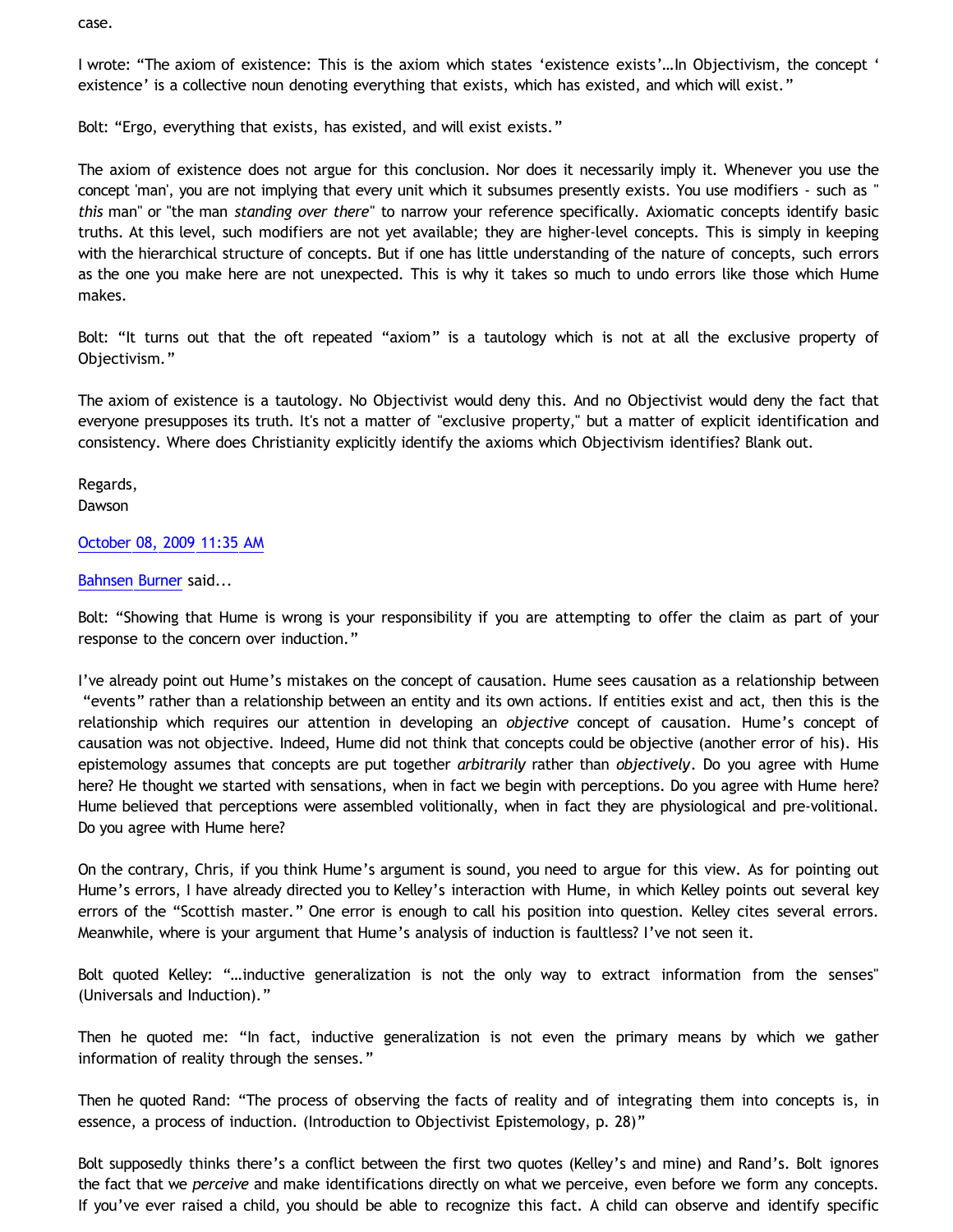entities – such as her mother, her father, this toy vs. that toy – on the basis of perception. These are perceptual identifications; they are not concepts; they are *pre-conceptual*. They come before concept-formation, and must do so, for it is on the basis of such perceptions that the child will eventually form concepts. Even Rand was explicit in pointing out that perception comes before conceptualization (cf. ITOE, ch. 1).

Again, I was correct: Bolt is in sore need of comprehensive schooling on these matters. They are so foreign to his understanding that his entire worldview is in need of revision. Again, why is this my responsibility?

Regards,

Dawson

[October 08, 2009 12:02 PM](http://bahnsenburner.blogspot.com/2009/10/7512662195062578264)

[Bahnsen Burner](http://www.blogger.com/profile/11030029491768748360) said...

I wrote: "Notice that Bolt does not quote Hume to show that what he offered is 'something quite like' what I have presented."

Bolt responded: "Yes, I did."

He then quotes Hume: "In vain do you pretend to have learnt the nature of bodies from your past experience. Their secret nature, and consequently all their effects and influence, may change without any change in their sensible qualities. This happens sometimes, and with regard to some objects. Why may it not happen always, and with regard to all objects? What logic, what process of argument, secures you against this supposition?"

This is not at all like what Objectivism endorses. It is simply Hume's ill-informed opinion. Where, for instance, does Objectivism affirm that the entities which we observe have a "secret nature"? Where does Objectivism hold that the "effects and influence" of the entities which we have observed "may change without any change in their sensible qualities"? Hume says "This happens sometimes, and with regard to some objects." But how does he know this? Then he simply asks: "Why may it not happen always, and with regard to all objects?" which indicates his own ignorance, not knowledge. A question is not an argument. Essentially, like all skeptics, Hume uses concepts to deny the conceptual level of cognition. This does not in any way resemble the Objectivist position. That Bolt supposes that it does, only indicates his ignorance of the Objectivist position, and underscores my earlier point that he is in sore need of comprehensive schooling on these and related topics before he'll ever be in a position to understand what the Objectivist position teaches.

The rest of Bolt's comments fare him no better. So I rest my case.

Regards, Dawson

[October 08, 2009 12:13 PM](http://bahnsenburner.blogspot.com/2009/10/3884854250401496888)

[Justin Hall](http://www.blogger.com/profile/17804641315202800289) said...

Taken from wikipedia Formulation of the problem

In inductive reasoning, one makes a series of observations and infers a new claim based on them. For instance, from a series of observations that at sea-level (approximately 14.7 psi, or 101 kPa) samples of water freeze at 0°C  $(32 \degree F)$ , it seems valid to infer that the next sample of water will do the same, or that, in general, at sea-level water freezes at 0°C. That the next sample of water freezes under those conditions merely adds to the series of observations. First, it is not certain, regardless of the number of observations, that water always freezes at 0°C at sea-level. To be certain, it must be known that the law of nature is immutable. Second, the observations themselves do not establish the validity of inductive reasoning, except inductively. In other words, observations that inductive reasoning has worked in the past do not ensure that it will always work. This second problem is the problem of induction.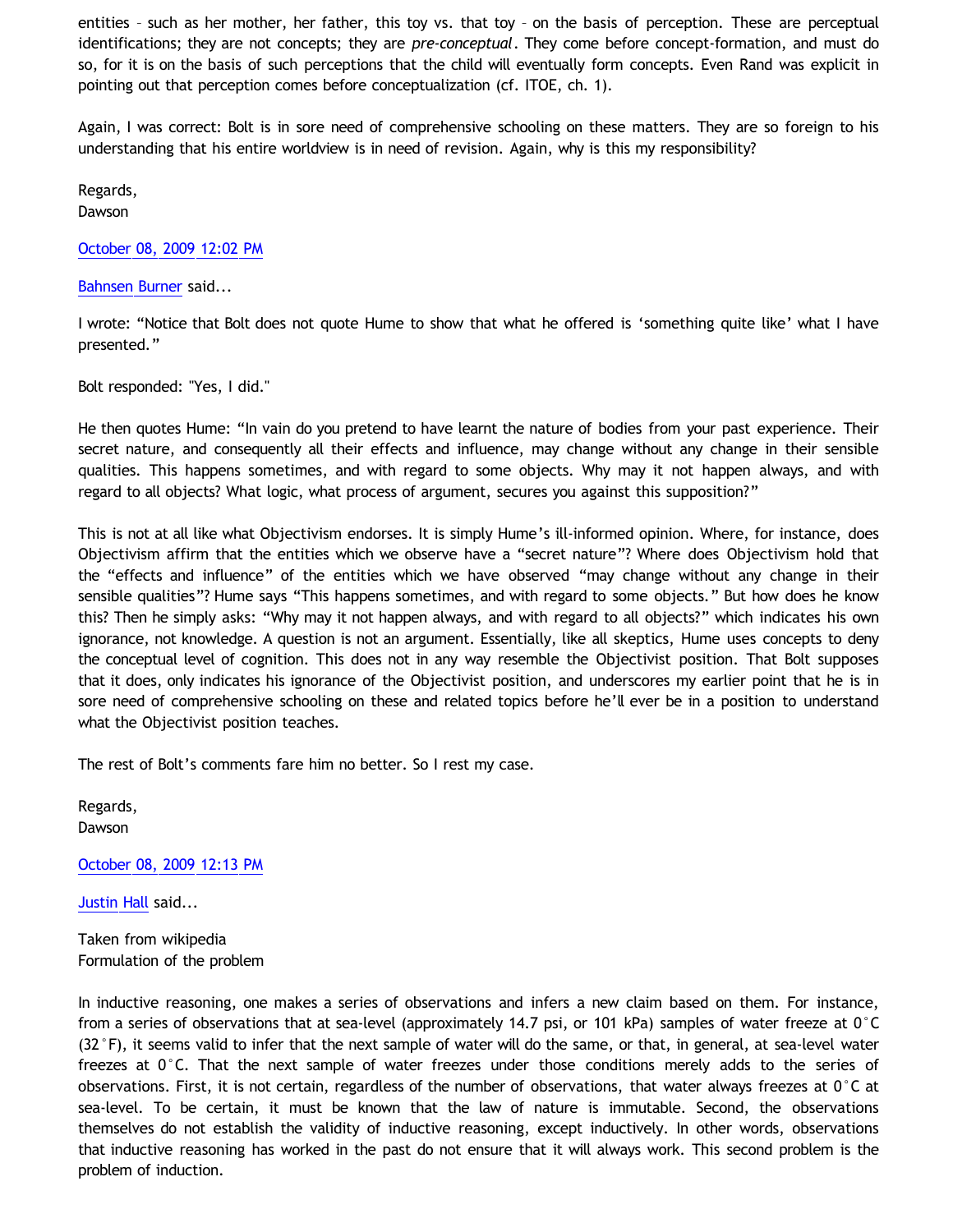Oh dear... Mr Bethrick I seem to have a problem then. If I follow the second problem stated above to its logical conclusion, this problem of induction. Then I am begging the question in even reading your post and concluding it is in fact your post. Oh wait, thats right ,I don't demand nor require a formal proof from my senses that what I sense is in fact what I sense. The perceptually self evident comes before argumentation by induction. If however induction is only validated by earlier induction, thus begging the question, well to be honest I will have to ignore Chris and everything else too, so as not to commit a formal fallacy. For it is only through the senses that I know of him. Let me know if there is some other method for acquiring knowledge other then through the senses, and make sure to convey it to me by this other means.

As for the first problem, uh law of identity anyone? Oh yeah that goes out the window in a metaphysically subjective universe. Please someone remind me how god helps this in any way?

Man, does Hume actually expect me to insist on a formal proof of induction before I can jump out of the way of a speeding car that I sensed with my eyes and ears?

[October 08, 2009 9:35 PM](http://bahnsenburner.blogspot.com/2009/10/818061290546495675)

[C.L. Bolt](http://www.blogger.com/profile/15797112064238146744) said...

Justin,

Your comments and source make it plain that you do not have a grasp of the problem.

Dawson has conceded that he cannot provide an understandable response to the problem, and you have conceded that you have no answer to the problem. May I remind you what you wrote:

"Is Chris asking how do we know the universe wont just start acting in a totally chaotic way, the very next second? I guess we don't"

Plug this into Hume's argument and the conclusion is that you are irrational.

"Oh wait, thats right ,I don't demand nor require a formal proof from my senses that what I sense is in fact what I sense."

This has nothing to do with the Problem of Induction.

"As for the first problem, uh law of identity anyone?"

I already showed the problems with this after your previous comment on this blog.

"Man, does Hume actually expect me to insist on a formal proof of induction before I can jump out of the way of a speeding car that I sensed with my eyes and ears?"

No, but you are irrational in doing so. See above.

# [October 09, 2009 9:10 AM](http://bahnsenburner.blogspot.com/2009/10/4756210527276497766)

[Justin Hall](http://www.blogger.com/profile/17804641315202800289) said...

"Is Chris asking how do we know the universe wont just start acting in a totally chaotic way, the very next second? I guess we don't"

Chris what I meant by this was I have no obligation to defend myself against arbitrary claims. There is absolutely no evidence that he universe will start acting chaotic the next second, thus the claim that it will is groundless and I don't have to prove it wont. It is up the one claiming it will or might to prove his case. So when I said I don't know, I meant that literally, I have no knowledge of anyway in which the universe can go chaotic, thus I wont claim any, I don't know. Epistemology is supposed to be about knowledge not ignorance.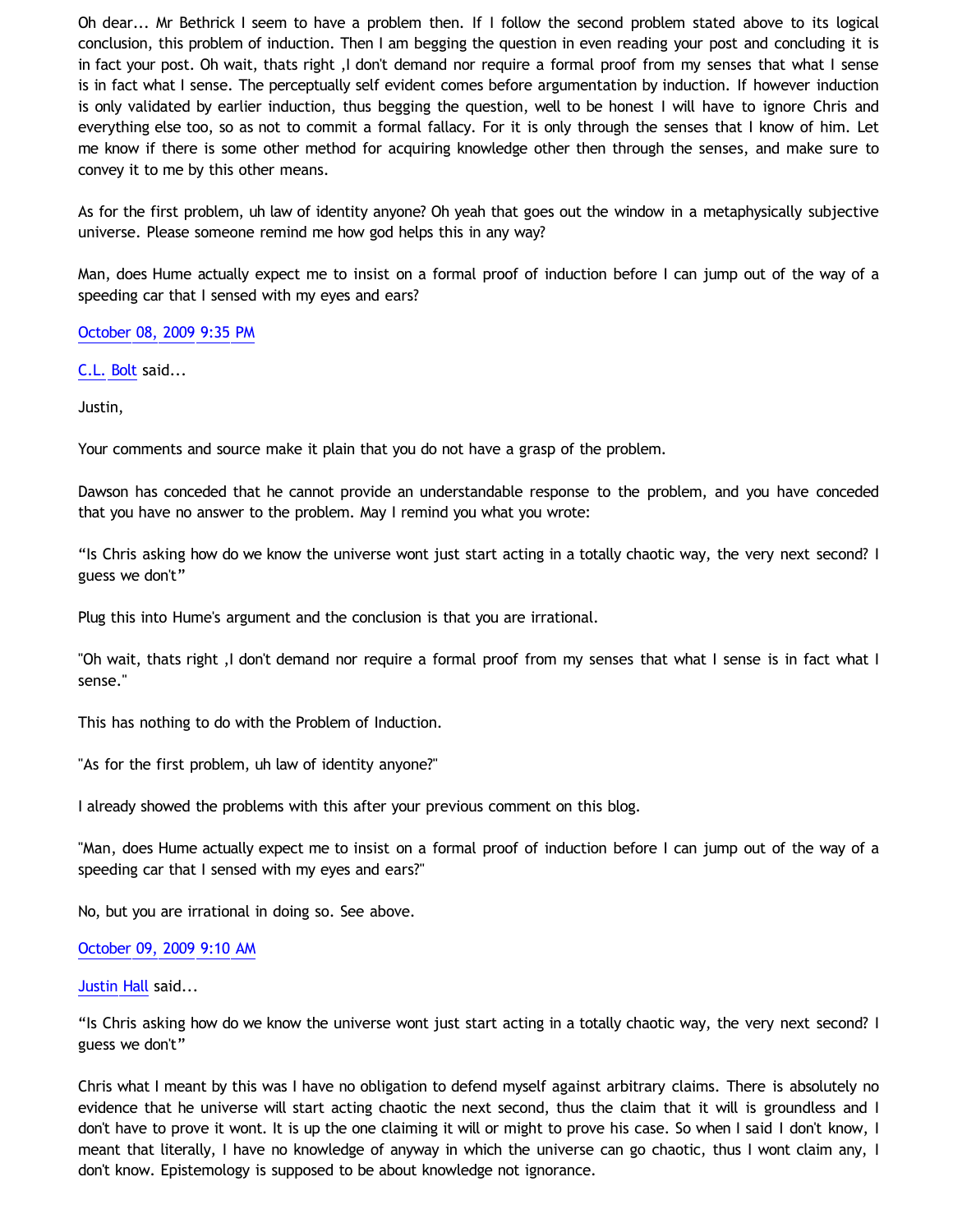Plug this into Hume's argument and the conclusion is that you are irrational.

Hume seems to be saying that all forms of knowledge are inductive in nature. This ignores the fact that some facts are right there in front of our faces. Hume says that observations do not by themselves establish the soundness of inductive reasoning. Observations are themselves explicit reconization of A is A. From these we induct about entities, in the here and now, the past and the future as well as across space. In a simple case, I learn what a circle is, I now know that there are no square circles, not in New Zealand which I have never gone too, Not 65 million years ago which I can not go to, nor ever in the future. Hume appears to be saying I cant claim this because I cant go to any of these places or times. That I can be surprised some day by a circle with right angles. Basically saying I can be surprised so I cant have knowledge. Never mind the claim is its self is a claim to knowledge. Further in the end what is the real problem here, induction is a form or reasoning, do you want a logical proof for logic? Valid sense perceptions and the law of identity are pre conditions for logic

Also I noticed you did not interact at all with this

Oh yeah that goes out the window in a metaphysically subjective universe. Please someone remind me how god helps this in any way?

This is important for me Chris. I fully recognize that I am a fallible and a limited being, I am not all knowing or perfect. You may be right and might be able to argue successfully for your position, in which case I win, for I have come away with a new and profound understanding. So I think I have a grasp on the problem of induction, tho feel free to point me in the direction of source material if you want. However I fail to see how believing in a god that created the universe solves the problem of induction. Moreover it appears to add catastrophic problems such as metaphysical subjectivism which nullifies the law of identity. If you thought knowledge was hard or impossible without a proof of induction, try it without A is A!

Chris, I may not have grasped the problem correctly. However, how is it irrational to act on the perceptually self event knowledge and save my life from being run down by a car?

[October 09, 2009 9:57 AM](http://bahnsenburner.blogspot.com/2009/10/7585409320961646848)

[C.L. Bolt](http://www.blogger.com/profile/15797112064238146744) said...

Justin,

You have clearly stated that we cannot know whether or not the universe will start acting in a totally chaotic way in the very next second. The statement is not even close to what you are now saying it meant. You attempt to get around your statement by trying to import a meaning into what you wrote that is completely foreign to your text and is in no way contained in your text.

"There is absolutely no evidence that he universe will start acting chaotic the next second…"

This is irrelevant to the problem, though I think Dawson would disagree with me in this. There is likewise no evidence that the universe will continue as it has. You have already conceded that we cannot know what it will do.

"Hume seems to be saying that all forms of knowledge are inductive in nature."

Perhaps according to Wikipedia, but Hume does not say this at all.

"In a simple case, I learn what a circle is, I now know that there are no square circles, not in New Zealand which I have never gone too, Not 65 million years ago which I can not go to, nor ever in the future. Hume appears to be saying I cant claim this because I cant go to any of these places or times."

Hume does not say this either. Your illustration would fit under Hume's category of Relations of Ideas, and hence is completely irrelevant to the problem.

"Also I noticed you did not interact at all with this. Oh yeah that goes out the window in a metaphysically subjective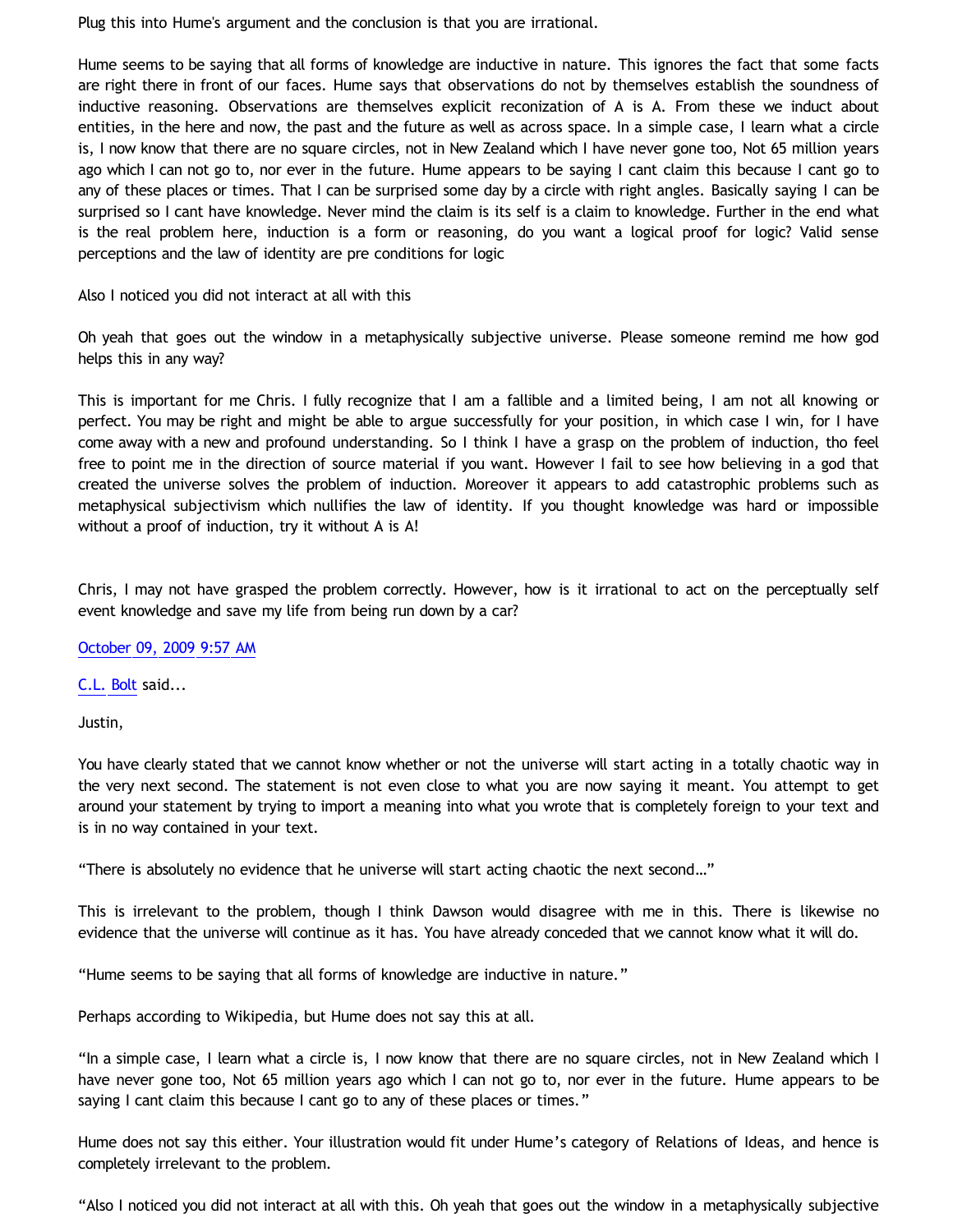universe. Please someone remind me how god helps this in any way?"

You were referring to the Law of Identity; A=A. This law is affirmed in Scripture, so I have no idea what you mean when you state that it "goes out the window". I would, however, like to know what the Law of Identity looks like. Perhaps you are smelling it or feeling it…where might I go to experience the Law of Identity in this manner?

I appreciate the humility expressed in the end of your comment. Hume on the problem may be found here <http://18th.eserver.org/hume-enquiry.html#4> If you look through the back and forth between Dawson and I you will see that he has recommended a number of books from the Objectivist position pertaining to the problem as well.

#### [October 09, 2009 12:40 PM](http://bahnsenburner.blogspot.com/2009/10/6444371351190243767)

# [Justin Hall](http://www.blogger.com/profile/17804641315202800289) said...

Chris, I am not trying to back port meaning into what I said earlier. The worst I can be accused of is sloppy verbage, which I concede. A=A maybe affirmed in the bible, however this means nothing if everything is subject to the whims of a ruling conciseness. As for not understanding Hume's argument, well frankly I'll take what you say at face value and bow out for a while to educate myself on this philosopher. I have access to a large library of unread books on the subject. Oh so little time for the things id like to do!

One question for you tho, if god is the sustainer of the law of identity, if things are what they are because he wills it, how do you know he is not lying to you. This is the problem of a metaphysically subjective universe. And saying he said he wont lie wont cut it, he is after all in complete control of the very standard we would use to gauge the truth of his word.

oh and thanks for the recourse.

# [October 09, 2009 2:20 PM](http://bahnsenburner.blogspot.com/2009/10/7090508428089544710)

[Justin Hall](http://www.blogger.com/profile/17804641315202800289) said...

oh one more thing, yeah I should not have used wikipedia as a source, I know better:)

# [October 09, 2009 2:22 PM](http://bahnsenburner.blogspot.com/2009/10/1040680884335398935)

#### [Bill Snedden](http://www.blogger.com/profile/01860179129919465561) said...

"One question for you [Bolt] tho, if god is the sustainer of the law of identity, if things are what they are because he wills it, how do you know he is not lying to you."

This seems odd. What does it mean to say that god "sustains" the law of identity? Or that "things are what they are because he wills it"? This view would seem to be internally self-contradictory.

If the LoI were NOT to be true unless God "willed it to be so", then God would not have to be anything in particular prior to so willing (because the LoI wouldn't yet exist). But if there aren't any particular objects, then "god" as a particular object wouldn't exist and thus couldn't create any such law. So the idea of god as "creator" of the LoI (or any logical law, for that matter) is simply nonsense.

So what would it mean to say that god "sustains" the LoI? That unless god constantly holds the LoI in his mind it will cease to be true? But this would imply that it's possible for it NOT to be true (i.e., that it's possible for god not to be god) and that seems equally nonsensical.

It seems clear that a state of affairs such that the LoI (and Law of Non-Contradiction and other such logical laws) is true is absolutely foundational (i.e., cannot fail to be the case) and that we can recognize this fact by the impossibility of the contrary (i.e., any attempt to argue against it necessarily involves its being true). So if this is the case, whither the claim that we need god to either instantiate or sustain such a reality?

#### [October 09, 2009 4:25 PM](http://bahnsenburner.blogspot.com/2009/10/6391559794719935550)

[Justin Hall](http://www.blogger.com/profile/17804641315202800289) said...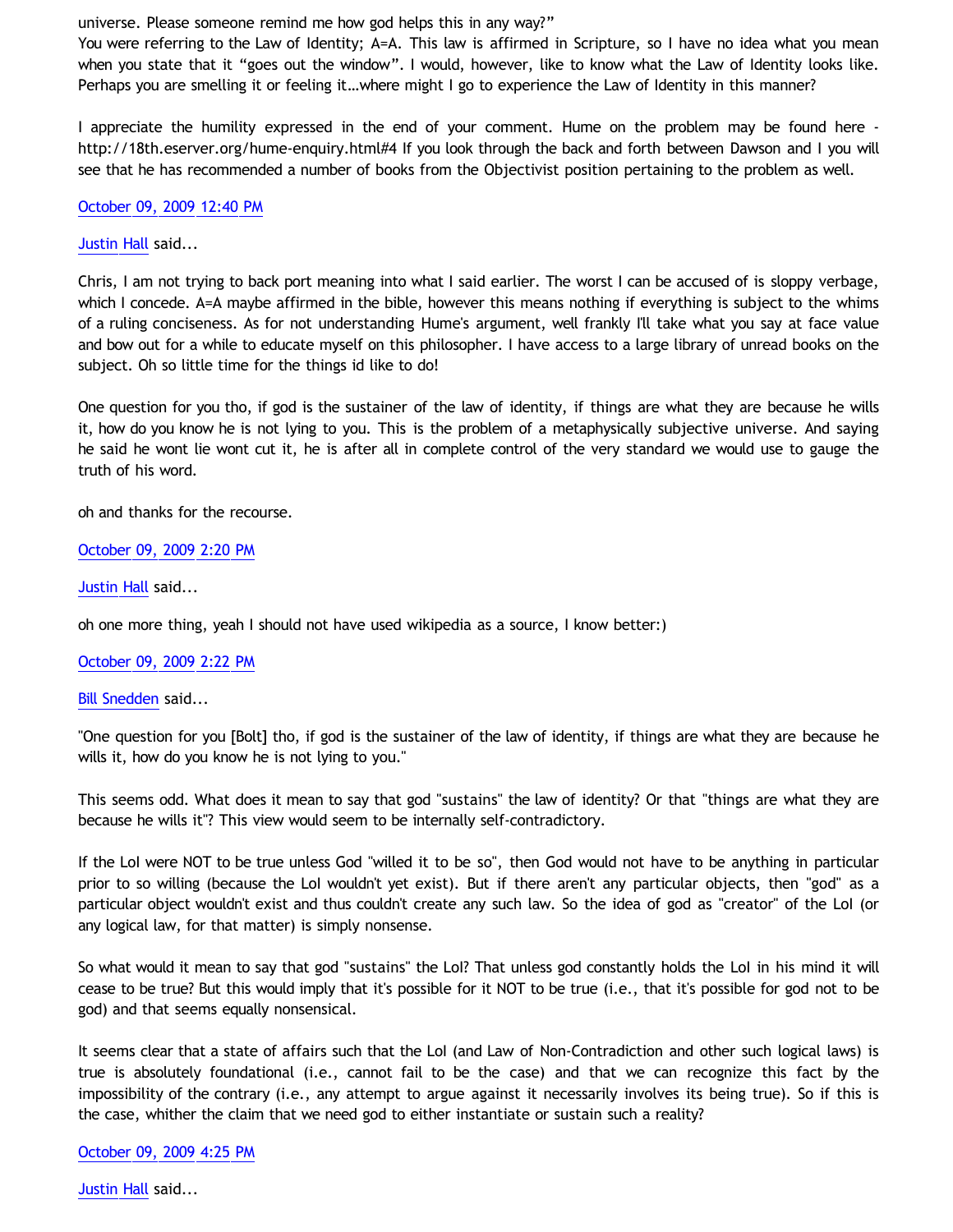excellent point Bill, and it is not my position that god is required for law of identity, only that if god has complete control of the reality we are in, then we have not absolute objective reference. What is A can change from moment to moment without rhyme or reason. I however affirm the objectivist axioms, existence, identity and consciousness, so no need for god.

# [October 09, 2009 6:47 PM](http://bahnsenburner.blogspot.com/2009/10/6163697452777106319)

# [Bahnsen Burner](http://www.blogger.com/profile/11030029491768748360) said...

Bill wrote: "the idea of god as 'creator' of the LoI (or any logical law, for that matter) is simply nonsense."

You are correct, Bill. What the Christian offers is in fact the *subjective* view of the laws of logic, and it is affirmed explicitly by presuppositionalists. For instance, in a [debate with non-Christian Mitch LeBlanc](http://razorskiss.net/wp/2009/08/08/debate-transcript/), Christian apologist Joshua Whipps (aka "RazorsKiss" 0 a blogger buddy of Chris Bolt's) made the following statement:

<< I am going to argue that God is not only the ordainer, but creator of the logical laws we use - and that He transcends them, as we mentioned earlier, in Isaiah. >>

In terms of essentials, the Christian view is that the laws of logic find their source in an act of consciousness which means: on the Christian view, the laws of logic are underwritten by the primacy of consciousness. This is subjectivism in its most overt form.

When Chris Bolt states that the law of identity is "affirmed in Scripture," he is probably referring to the statement put into the Judeo-Christian god's mouth by the author(s) of Exodus. At Ex. 3:14 we read the statement "I AM WHO I AM," which many apologists take to be an affirmation of the law of identity. I have already critiqued this claim [here](http://bahnsenburner.blogspot.com/2009/08/razorskiss-on-christian-god-as-basis-of_21.html).

As for the claim that the Christian god is presupposed by logic, I have dealt with this view in depth here:

# [Does Logic Presuppose the Christian God?](http://katholon.com/Logic.htm)

Now they want to tell us that induction presupposes an invisible magic being as well. And they call Objectivists irrational? They are one very confused bunch of dudes.

Regards, Dawson

#### [October 09, 2009 9:07 PM](http://bahnsenburner.blogspot.com/2009/10/2211789255634272219)

[C.L. Bolt](http://www.blogger.com/profile/15797112064238146744) said...

I must hand it to you Dawson, you are very thorough. :) I do plan to continue to read your work as time allows.

The problem brought up here is a restatement of the Euthyphro Dilemma (See Plato's "Euthyphro"). It may apply to RK's position. I have not been able to speak with him much about it. So far as I understand him I do not hold the same position.

#### [October 09, 2009 10:55 PM](http://bahnsenburner.blogspot.com/2009/10/610372082239456310)

#### [Bahnsen Burner](http://www.blogger.com/profile/11030029491768748360) said...

Chris wrote: "So far as I understand him I do not hold the same position."

Chris, I presume that you are speaking about Whipps' (RK's) position that the Christian god is "the creator of the laws of logic" here, and are announcing here that you do not share his view on this. If I presume correctly, how can this be the case? How can you and Whipps disagree on something so fundamental?

Both you and Whipps have appealed to what you call the "sensus divinitatus" as an epistemological resource – an important one at that. In the comments section of [this blog,](http://choosinghats.blogspot.com/2009/07/friendly-chat-in-simple-terms.html) for instance, you pointed to the "sensus divinitatus" as the a priori means by which you allegedly acquire awareness of your stated starting point (which you identified as "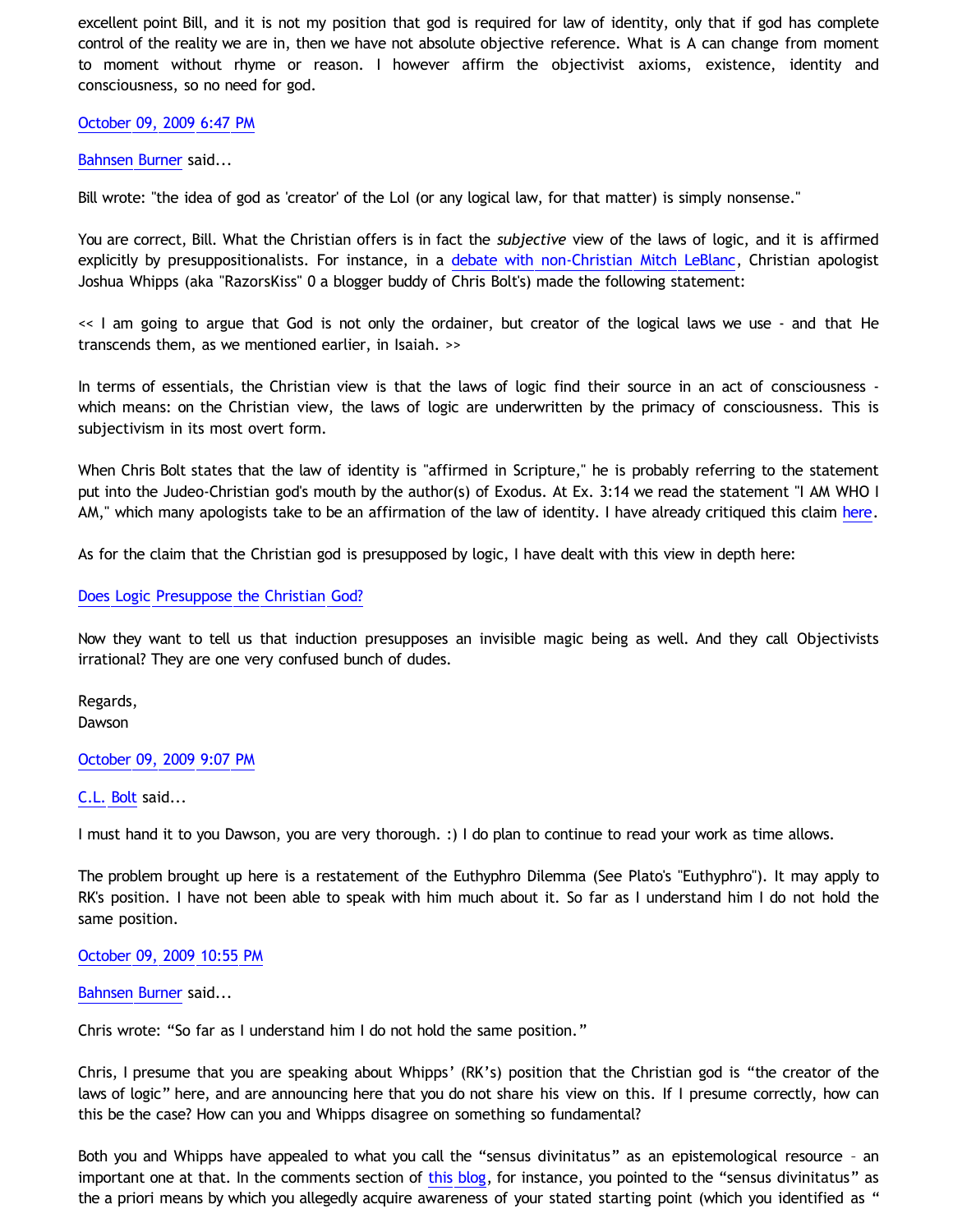the revelation of God").

Joshua Whipps also appeals to the "sensus divinitatus" in [his debate with LeBlanc,](http://razorskiss.net/wp/2009/08/08/debate-transcript/) where he refers to this mystical faculty as "the internal 'sense'," and claims that "the Christian" has this "in operation due to the indwelling of the Holy Spirit in the believer." He goes on to say that "it's the equivalent of having the author of the book standing over your shoulder, and correcting your faulty understandings, and continually adjusting your noetic "issues" as He also works to sanctify you in obedience to that revealed Word."

If Whipps is truly benefiting from such a divinely guided faculty of knowledge as he claims, how could he be wrong when he identifies the Christian god as "the creator of the laws of logic"? If you're god truly is communicating with believers directly in such a manner as Whipps describes, how can any two believers hold conflicting views on matters of such importance? Or, can it be the case that the your god communicates with believers through the "sensus divinitatus," and believers still get it wrong?

Meanwhile, in *The Portable Presuppositionalist*, you yourself write (in "Redemption in Apologetics," p. 162) that " Every fact is what it is because God has said it is what it is" (which confirms what I have written [here\)](http://bahnsenburner.blogspot.com/2008/11/rival-philosophies-of-fact.html). Presumably you hold that the laws of logic are factual, do you not? If so, how do you square your disagreement with Whipps' view with your own claim here?

This book also contains a series of sections of quotes. In the section called "Logic and Reasoning" (p. 211), we find the following quote: "Logic is not independent of God" (quoting Notaro, *Revelation and Reason*, p. 156).

On page 214 of the same book, there is a quote from Van TIl: "God is the one and only ultimate fact" (*Introduction to Systematic Theology*, p. 30).

On the very next page, there's a quote from apologist James White: "Any fact, that is a fact, is a fact because God made it that way" (*The Dividing Line Broadcast*).

If your god is a "fact," as Van Til holds, and "every fact is what it is because God has said it is what it is," and "any fact… is a fact because God made it that way," it seems that we would have to hold the view that the Christian god created itself as a fact, along with everything else (such as the laws of logic).

Very strange stuff here, and seems very confused.

Regards, Dawson

[October 10, 2009 5:57 AM](http://bahnsenburner.blogspot.com/2009/10/1990651318447281162)

[C.L. Bolt](http://www.blogger.com/profile/15797112064238146744) said...

"Or, can it be the case that the your god communicates with believers through the 'sensus divinitatus,' and believers still get it wrong?"

Yes, this is the case.

"If your god is a 'fact,' as Van Til holds, and 'every fact is what it is because God has said it is what it is,' and 'any fact… is a fact because God made it that way,' it seems that we would have to hold the view that the Christian god created itself as a fact, along with everything else (such as the laws of logic)."

This is true if the authors quoted all mean the same thing when they use the term "fact", which I do not believe they do. Van Til elsewhere mentions that God is not a fact just like any other fact. Confusing? Yes. I do not think it is fatal though, he was not the best with the language he used.

In the quote from me the word "fact" refers to created facts which would not include the laws of logic.

[October 10, 2009 8:50 AM](http://bahnsenburner.blogspot.com/2009/10/7439190220461082539)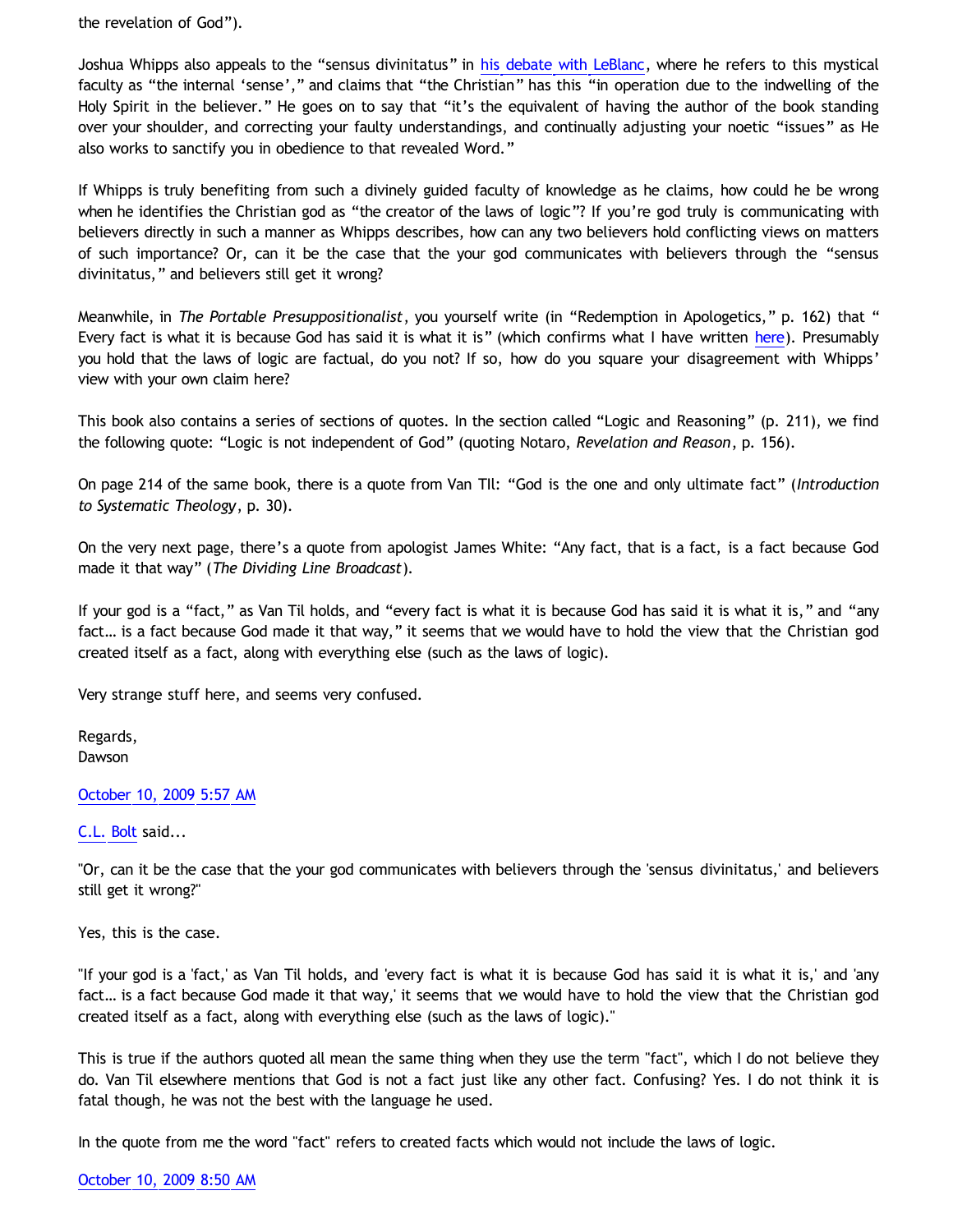[NAL](http://www.blogger.com/profile/12244370945682162312) said...

C.L. Bolt:

**There is likewise no evidence that the universe will continue as it has.**

I disagree. The universe is, for the most part, a deterministic system. What has happened in the past is evidence that allows for the reliable prediction of the future state of the universe. One can, with a high degree of certainty, induce the future state of the deterministic part of the universe and bound the random part.

# [October 10, 2009 11:39 AM](http://bahnsenburner.blogspot.com/2009/10/4696659222331310077)

[C.L. Bolt](http://www.blogger.com/profile/15797112064238146744) said...

"What has happened in the past is evidence that allows for the reliable prediction of the future state of the universe."

This is only true if the future will resemble the past. How do you know that the future will resemble the past?

By the way, I like your blog.

[October 10, 2009 5:51 PM](http://bahnsenburner.blogspot.com/2009/10/5683274518553353266)

[NAL](http://www.blogger.com/profile/12244370945682162312) said...

C.L. Bolt:

#### **How do you know that the future will resemble the past?**

I can know to a reasonable confidence because the universe is primarily a deterministic, and hence, predictable system. The deterministic nature of the universe has been established through scientific observations.

#### [October 10, 2009 9:48 PM](http://bahnsenburner.blogspot.com/2009/10/6811044175490521733)

[Bahnsen Burner](http://www.blogger.com/profile/11030029491768748360) said...

I asked: "can it be the case that the your god communicates with believers through the 'sensus divinitatus,' and believers still get it wrong?"

Chris responded: "Yes, this is the case."

So are you suggesting that the "sensus divinitatus" communicated the same thing to both you and Whipps about the nature of logic (that it is not created by the Christian god), and somehow you got it right, and Whipps has gotten it wrong? How do you know it is not the other way around – that Whipps got it right and that you got it wrong?

On a broader level, how does the believer distinguish what he considers communications or guidance from the " sensus divinitatus" and his own imagination? Or emotion for that matter? Keep in mind that, while you have stated that "the revelation of God" is your starting point, the bible itself indicates that a type of emotion is the starting point of knowledge (namely *fear* - cf. Prov. 1:7). Emotion is the foundation of the believer's "knowledge," and his imagination is the backdrop of every fact. Van Til himself tells us how central a role imagination played in his choice to embrace Christianity. And like other Christians, his writings make it very clear that his god-belief is imaginative in nature. I've pointed this out numerous times on my blog.

Chris: "This is true if the authors quoted all mean the same thing when they use the term 'fact', which I do not believe they do. Van Til elsewhere mentions that God is not a fact just like any other fact."

The problem is not isolated to Van Til, as the quotes I listed came from other authors as well. None of the statements quoted make the distinction you're claiming here. That Van Til mentions something else in some other writing of his, is unimpressive. All men, including Van Til, have the ability to contradict themselves and each other,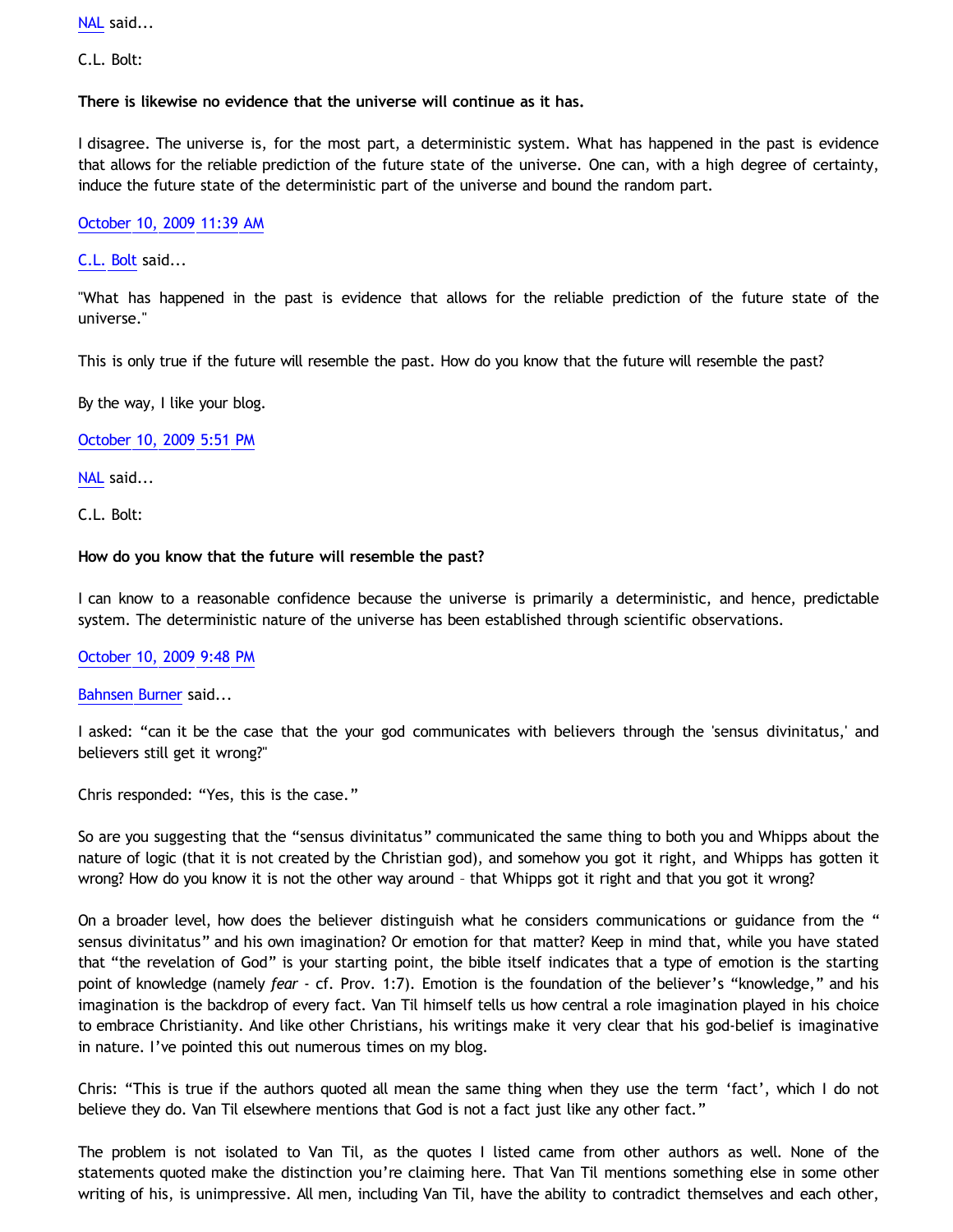especially when working from a subjective worldview like Christianity. For instance, Bahnsen holds that "miracles and resurrection do not in themselves imply deity" while Van Til says that "We say that Christ rose from the grave. We say further that this resurrection proves his divinity." Similarly, you say logic is not created, while Whipps says it is. How can anyone reliably confirm which view is correct?

Chris: "Confusing? Yes. I do not think it is fatal though, he was not the best with the language he used."

It's incoherent, Chris. Moreover, it has no objective basis. You can only "defend" it by appealing to the storybook, which itself is simply a compilation of fantasies which grant metaphysical primacy to consciousness.

Chris: "In the quote from me the word 'fact' refers to created facts which would not include the laws of logic."

I quickly scanned your essay again, but I could not find where you make this distinction. Can you point it out for me?

James White's quote strongly suggests that the laws of logic are included in what he considers to be a creation of his god. Here's the full quote (from *The Portable Presuppositionalist*, p. 215):

"I don't believe there is such a thing as 'neutral ground.' Any fact, that is a fact, is a fact because God made it that way. *Any scientific truth, historical truth, philosophical truth* - all those things are that way because God made them that way and I would argue that you can't know the facts without the Christian God in the first place." (emphasis added)

Logic is part of epistemology, and epistemology is a branch of philosophy. How does White's statement exclude the laws of logic as a divine creation? It seems specifically to disallow this. Did he misunderstand the "sensus divinitatus " as well?

Regards, Dawson

[October 11, 2009 5:49 AM](http://bahnsenburner.blogspot.com/2009/10/6302015148419044602)

[Bahnsen Burner](http://www.blogger.com/profile/11030029491768748360) said...

Justin stated: "There is absolutely no evidence that he universe will start acting chaotic the next second…"

Chris: "This is irrelevant to the problem, though I think Dawson would disagree with me in this."

Yes, I do disagree. Knowledge (objective knowledge, that is) is built on factual evidence, not on hypotheses which are arbitrary in nature (rightly understood – see OPAR pp. 163-171). If there is no evidence for a proposition, there is no need to take it seriously. If someone tells you that he has a dragon living in his garage but can produce no evidence for it, there's no need to take that claim seriously. Feel free to disagree, Chris.

Chris: "There is likewise no evidence that the universe will continue as it has."

There is: everything in the universe is evidence of itself, and coupled with the axioms (including the axiom of causality and the primacy of existence), everything in the universe is in fact evidence of its nature throughout its continuance. This applies to the universe as a whole. The universe would need to exist first in order to continue. So to speak of the continuation of the universe is to grant that its nature is what makes its continuation possible. That's the axiom of identity at work.

Chris: "This is only true if the future will resemble the past."

The statement "the future will resemble the past" is ambiguous and can be interpreted in a variety of ways. What does it mean to say that "the future will resemble the past"? It may mean something different to you than it does to me. Some facts obtain eternally, such as the fact that existence exists, the law of identity, the law of causality, etc. This is because time (on an objective understanding of time) presupposes these facts. To speak of "the future" is to grant, however implicitly, that these constants obtain in the projective estimates we make about future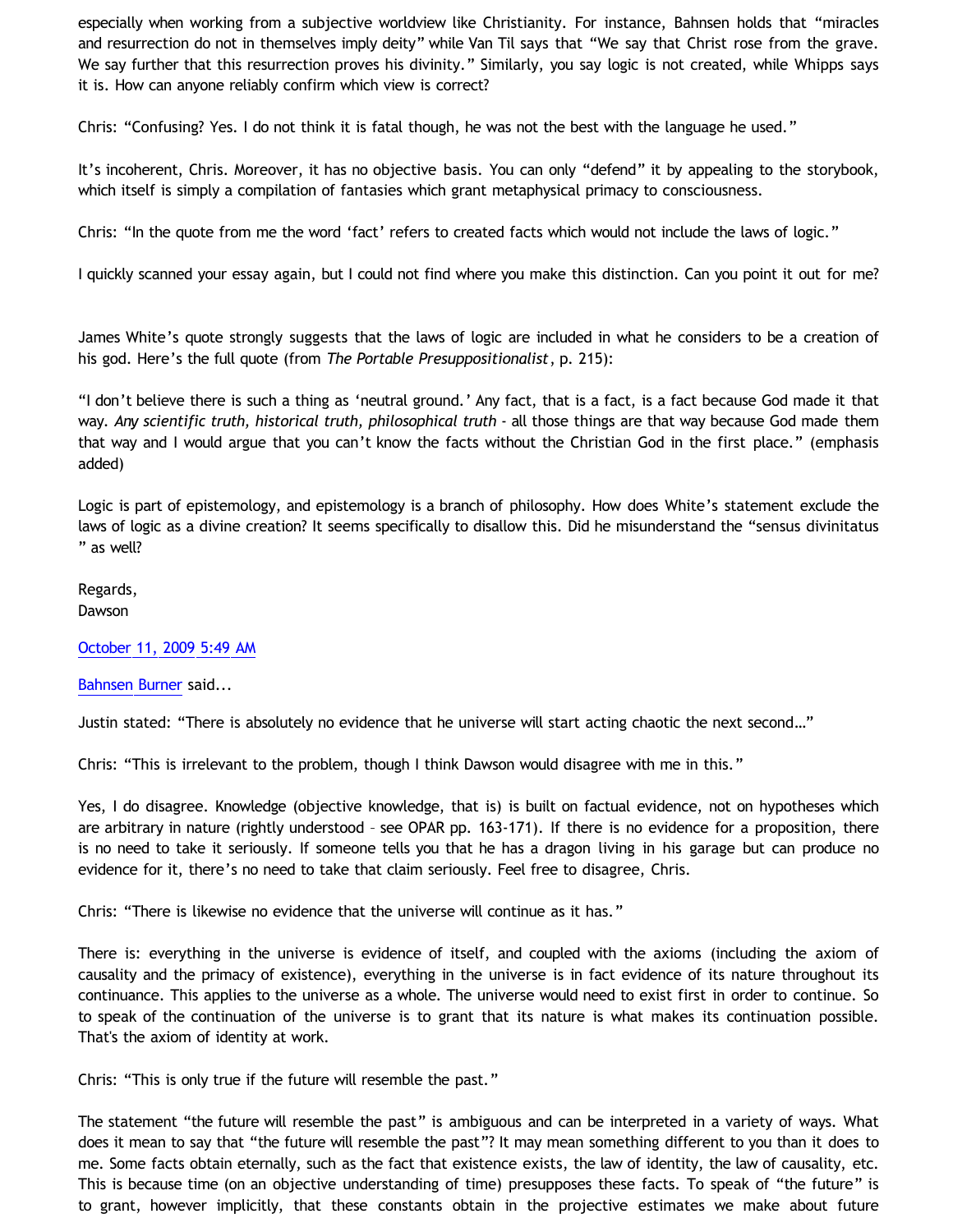happenings (since those estimates themselves are conceptual, and therefore require the constants in order to be meaningful). To question them is to assume them (cf. OPAR pp. 9-10). To deny them is to commit the fallacy of the stolen concept (cf. ITOE, pp. 59-61).

Chris: "How do you know that the future will resemble the past?"

This of course depends not only on what is meant by "the future will resemble the past," but on what is meant by " know" here. Typically in inductive predictions we are not speaking of a matter of certainty, but rather an estimate informed by facts presently known which implicitly includes the qualification that no unknown factor will contravene. Since we are neither omniscient nor infallible (and thus do not have a crystal ball awareness of what will happen), we need induction – which is *primarily* conceived, not as "an appeal to past experience in drawing conclusions about the future" (*The Portable Presuppositionalist*, p. 126), but as reasoning from sample to population within an entity class (which is a conceptual operation). On my view, induction is basically the application of the law of causality to entity classes, and is in fact an extension of the abstraction process. This is why I have stressed the importance of the proper understanding of causality and the need for an objective theory of concepts, neither of which informed Hume 's understanding of the issue.

Since the law of causality is axiomatic, it is not and need not be justified by means of induction itself (Kelley demonstrates this). And since induction is essentially a conceptual process, the justification of concept-formation (which is provided by the objective theory of concepts) \*is\* the justification of induction. We have this (see ITOE, chapters 1-8).

As I have asked Chris before: Where would a Christian go for his theory of concepts? I've seen no answer to this.

Also, I've asked Chris to make his position clear on whether or not he thinks Hume's analysis of induction is error-free. He has resisted saying so.

Regards, Dawson

[October 11, 2009 6:27 AM](http://bahnsenburner.blogspot.com/2009/10/6941105460944559917)

[C.L. Bolt](http://www.blogger.com/profile/15797112064238146744) said...

"How do you know that the future will resemble the past?"

"I can know to a reasonable confidence because the universe is primarily a deterministic, and hence, predictable system. The deterministic nature of the universe has been established through scientific observations."

You have stated that you can know that the future will resemble the past due to the nature of the universe. You appeal to the way that the universe \*has been\*. Your argument is thus that the future will resemble the past because in the past the future has resembled the past. This tells us nothing about the future, however. Sorry!

[October 11, 2009 7:58 PM](http://bahnsenburner.blogspot.com/2009/10/4335969079428283513)

[C.L. Bolt](http://www.blogger.com/profile/15797112064238146744) said...

"So are you suggesting that the "sensus divinitatus" communicated the same thing to both you and Whipps about the nature of logic (that it is not created by the Christian god), and somehow you got it right, and Whipps has gotten it wrong?"

No. The sensus divinitatus is the awareness of God. God has communicated to us, even you, in such a way that we know He exists. (I am imagining your reaction to this as I write it.) So far as I know it has little to do with this particular disagreement concerning logic, if it even is one.

"How do you know it is not the other way around – that Whipps got it right and that you got it wrong?"

We set the two views against one another (if they are not the same) and see which one holds up.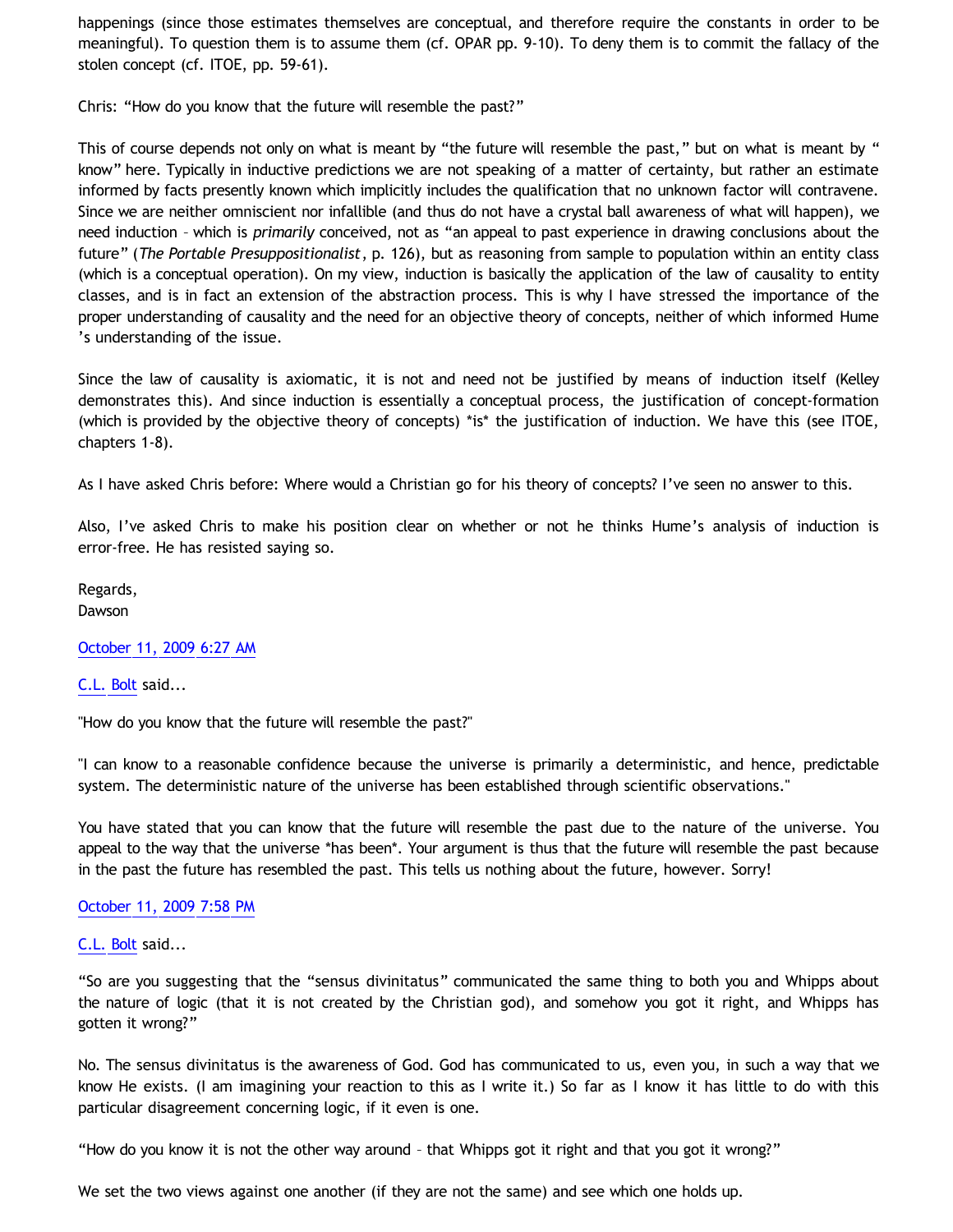"None of the statements quoted make the distinction you're claiming here."

Correct, but they also do not disallow such a distinction. The definition of ambiguous terms is carried out through looking at the context. It is sometimes the case that there is an irreconcilable contradiction. This is certainly not beyond Van Til or any other human writer. The canon of Van Til's work leads me to believe he was using "fact" in a different way. A look at the contexts might reveal even more to support this conclusion.

"For instance, Bahnsen holds that 'miracles and resurrection do not in themselves imply deity' while Van Til says that 'We say that Christ rose from the grave. We say further that this resurrection proves his divinity.'"

"…in themselves…" Recall Bahnsen's words concerning evidences and the worldview wherein they make sense during the Bahnsen Stein debate.

"I quickly scanned your essay again, but I could not find where you make this distinction. Can you point it out for me?"

I made it for you in the other comment. If there is a second edition I will try to add a footnote. Perhaps I will give you credit. :)

"How does White's statement exclude the laws of logic as a divine creation?"

It may be that it does not. I do not know his view on this for certain.

You took note of RK's disagreement with other presuppers in his position on logic and I think you would agree that, if we are understanding him correctly, he does not hold the majority position amongst presuppers. There are disagreements among those in this camp just as there are disagreements between those in your camp. We have to look no further than the comments on your recent posts to verify this. I am nowhere near as well read on presuppositionalism as many others you have likely already interacted with in the past and hence am not the best suited for dealing with exegetical issues from texts on the subject. If I were there in person I would shrug. Sorry.

"If there is no evidence for a proposition, there is no need to take it seriously. If someone tells you that he has a dragon living in his garage but can produce no evidence for it, there's no need to take that claim seriously. Feel free to disagree, Chris."

Certainly. :) Only I need to set this aside and the remainder of what you wrote for a few days. I also need to find a library around this place. Are you in agreement with David Kelley's (and others; iirc George Smith for example) view on the openness of the Objectivist position?

#### [October 11, 2009 9:13 PM](http://bahnsenburner.blogspot.com/2009/10/4498131799808713245)

[Bahnsen Burner](http://www.blogger.com/profile/11030029491768748360) said...

"So are you suggesting that the "sensus divinitatus" communicated the same thing to both you and Whipps about the nature of logic (that it is not created by the Christian god), and somehow you got it right, and Whipps has gotten it wrong?"

Chris: "No. The sensus divinitatus is the awareness of God."

To be clear, what you mean here is that the "sensus divinitatus" is the *believer's* awareness of the Christian god, right? Or, perhaps not just the believer's, but every human being's?

Chris: "God has communicated to us, even you, in such a way that we know He exists. (I am imagining your reaction to this as I write it.)"

I'll eliminate your need to imagine here by giving you my reaction. When I look "inside" to view this "internal ' sense'" by which I allegedly acquire awareness of the Christian god, I find that I am imagining the Christian god. When I read about Jesus in the gospel of Matthew, for instance, I'm imagining Jesus as I read the story. When I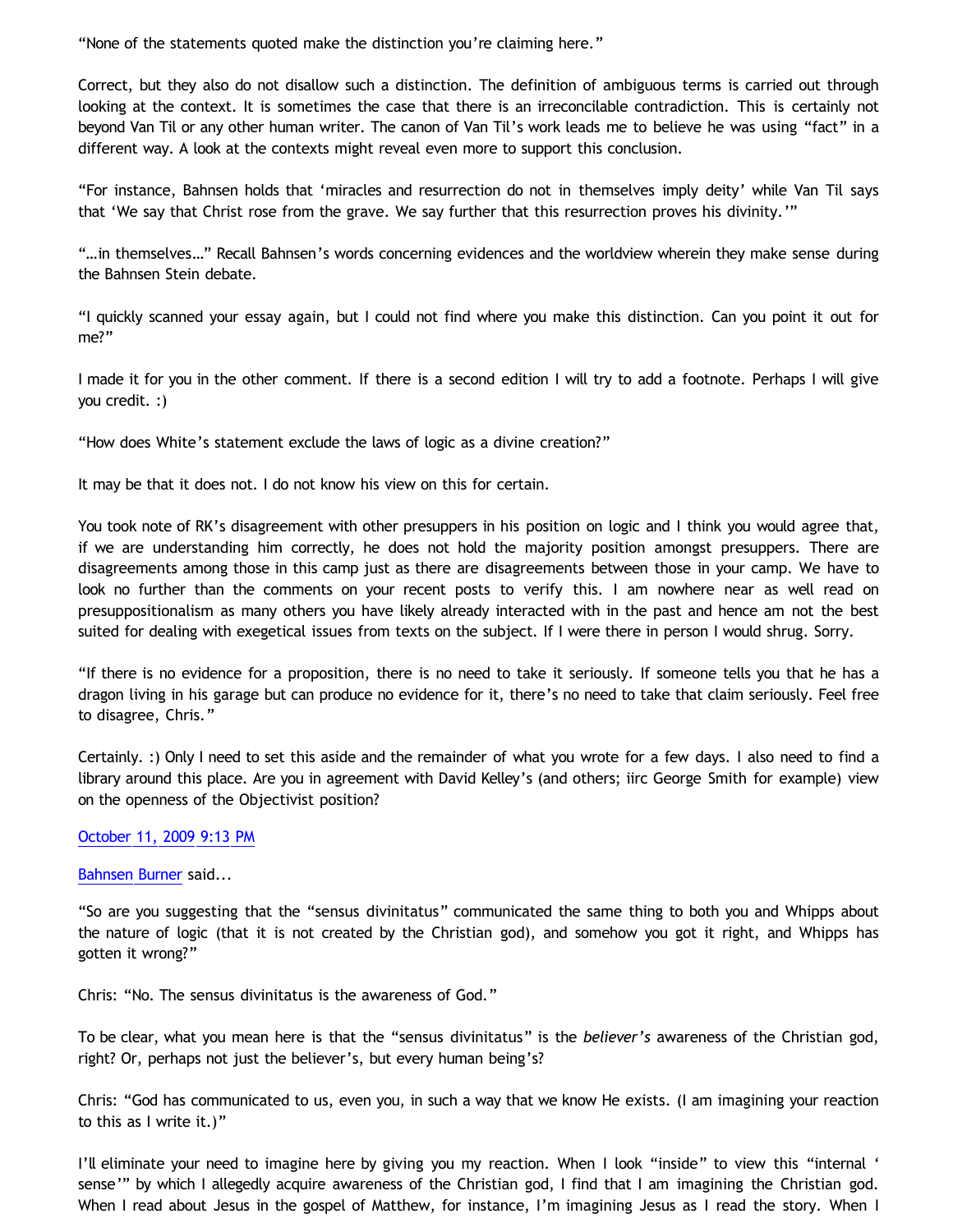pray, I'm imagining that an invisible magic being is out there listening to my prayer. When I look at the world around myself and see all the facts, I can, along with Van Til, imagine that the facts were put there by an invisible magic being which lurks "back of" everything I perceive. But I am honest enough to recognize that I am indeed only imagining these things, and my worldview – given its explicit identification of the primacy of existence – teaches me to distinguish between what is real and what is imaginary. Given my understanding and my choice to be honest, I have rejected god-belief.

Chris: "So far as I know it has little to do with this particular disagreement concerning logic, if it even is one."

Whipps tells us that his god, through the "sensus divinitatus," is standing behind him as he reads the bible, correcting his faulty understandings and continually adjusting his noetic "issues." He claims that this is part of the " operation due to the indwelling of the Holy Spirit" in him as a believer. Are you not benefiting from this?

I asked: "How do you know it is not the other way around – that Whipps got it right and that you got it wrong?"

Chris: "We set the two views against one another (if they are not the same) and see which one holds up."

"See"? Or do you really mean *speculate* here? In his debate, Joshua indicated that the "sensus divinitatus" will correct the believer's "faulty understandings" while "continually adjusting [his] noetic "issues" as He also works to sanctify you in obedience to that revealed Word." Do you agree that this is something that the "sensus divinitatus" does? If so, it's hard to see how you can both come to such wildly different views on the origin of logic. And how you propose that the conflict be resolved smacks of reliance on "autonomous reasoning."

[continued]

[October 12, 2009 5:59 AM](http://bahnsenburner.blogspot.com/2009/10/2391635788573528053)

[Bahnsen Burner](http://www.blogger.com/profile/11030029491768748360) said...

[part II]

I wrote: "None of the statements quoted make the distinction you're claiming here."

Chris: "Correct, but they also do not disallow such a distinction."

On their plain reading, they do disallow the distinction you've inserted in there, after the fact. They are blanket generalizations allowing no exceptions. If the laws of logic are an exception, it seems that tutored apologists like yourself and James White would be sure to mention it. It seems that, what has happened, is that we have theological speculation presented here as fact, and when it is pointed out that the speculation conflicts with another speculation, the apologists double-back and try to make it seem that the earlier speculation wasn't quite as definitive as originally cast. If this were in the context of a fallible human endeavor, I could understand this. But Christians say their worldview comes from an infallible source, that there is a supernatural faculty in their minds which certifies their proclamations as incontestable truths from the beyond, which the rest of us are expected to take on faith. So when a defect is detected, especially of such proportions as the one under consideration here, the credibility of the whole shebang is called seriously into question. I'd think you of all people would appreciate this. After all, that's the kind of standard you hold non-Christian worldviews to.

Chris: "The definition of ambiguous terms is carried out through looking at the context."

"...carried out..."? I'm not sure what you mean here. Often the ambiguity of key terms, if not given clear definitions, can muddy the entire context. In such cases, the context may not be of any help in clearing up the confusion, but rather allow various interpretations with little resource to determine which is the best or which was the intended interpretation.

Chris: "The canon of Van Til's work leads me to believe he was using "fact" in a different way. A look at the contexts might reveal even more to support this conclusion."

I don't recall whether or where Van Til offers a definition of 'fact' (even when he did offer definitions, they were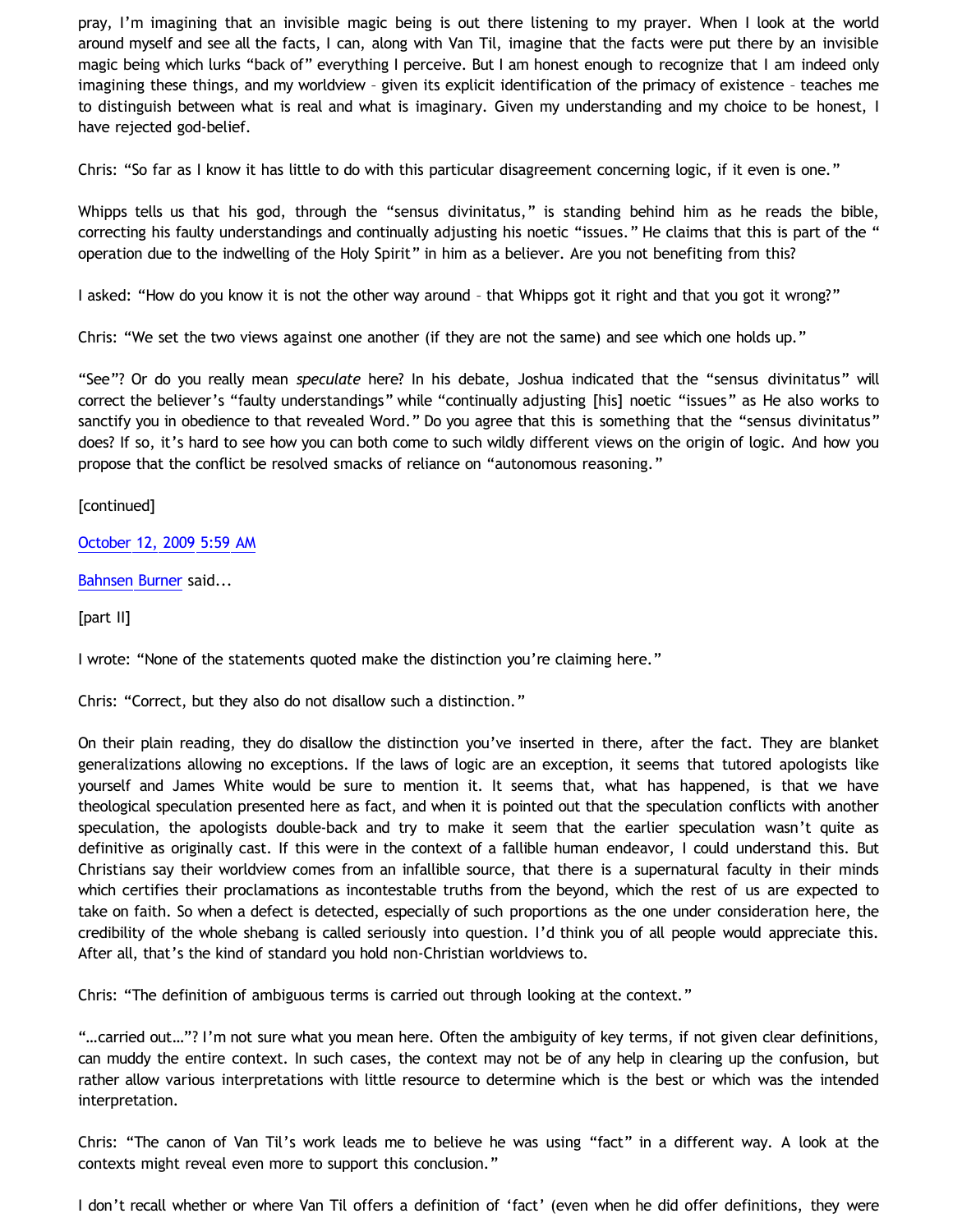typically not beyond criticism), but one thing is clear from Van Til's writings: he thinks facts are the product of an act of consciousness, that some consciousness holds metaphysical primacy over them, deciding whether or not they exist, determining what their nature is at whatever time they may exist, and reserving the "right" to change their natures at will. This is the subjective view of facts to a T.

[continued]

[October 12, 2009 6:01 AM](http://bahnsenburner.blogspot.com/2009/10/2155220234402557869)

[Bahnsen Burner](http://www.blogger.com/profile/11030029491768748360) said...

[part III]

I wrote: "For instance, Bahnsen holds that 'miracles and resurrection do not in themselves imply deity' while Van Til says that 'We say that Christ rose from the grave. We say further that this resurrection proves his divinity.'"

Chris: "'…in themselves…' Recall Bahnsen's words concerning evidences and the worldview wherein they make sense during the Bahnsen Stein debate."

Yes, I recall this. But I don't think it smoothes out the conflict here. Bahnsen says that "miracles and the resurrection do not in themselves *imply* deity." Van Til holds that the "resurrection *proves* his divinity." These are two very different views.

I asked: "How does White's statement exclude the laws of logic as a divine creation?"

Chris: "It may be that it does not. I do not know his view on this for certain."

So, the "sensus divinitatus" may have told White something different?

Chris: "You took note of RK's disagreement with other presuppers in his position on logic and I think you would agree that, if we are understanding him correctly, he does not hold the majority position amongst presuppers."

I've not conducted any surveys on this. Have you? I've encountered many presuppers over the past 10 or so years. Many have indicated what Whipps says in his debate. When I point out that this makes logic subjective, they try to double-back on what they had said, indicating that they really don't have a solid position on this, and are illicitly trying to use logic as a debating point. That seems to be the majority position among presuppers in my experience.

Chris: "There are disagreements among those in this camp just as there are disagreements between those in your camp."

There are disagreements among Objectivists on certain tangential issues, often in the application of some principle or another. But not on fundamentals. Objectivists don't find themselves in conflict over the axioms, the fact that man has reached the conceptual level of cognition, that morality is based on values rather than on duty, etc.

Meanwhile, Objectivists are not claiming a supernatural, omniscient and infallible source for their knowledge, while presuppers do. So while disagreements among Objectivists can reasonably be expected, they should be absent among presuppers if what they claim were true. Of course, I don't think it's true, so I'm not surprised when presuppers conflict (and they conflict probably more than presuppers themselves realize).

Chris: "Are you in agreement with David Kelley's (and others; iirc George Smith for example) view on the openness of the Objectivist position?"

Not entirely, but I tend to be very live and let live anyway. I don't find this to be a very important issue. By the way, I do not believe George Smith considers himself an Objectivist. I know I do not. When I last met with him (probably 1999?) he acknowledged admiration for Rand, but resisted calling himself an Objectivist.

Regards, Dawson